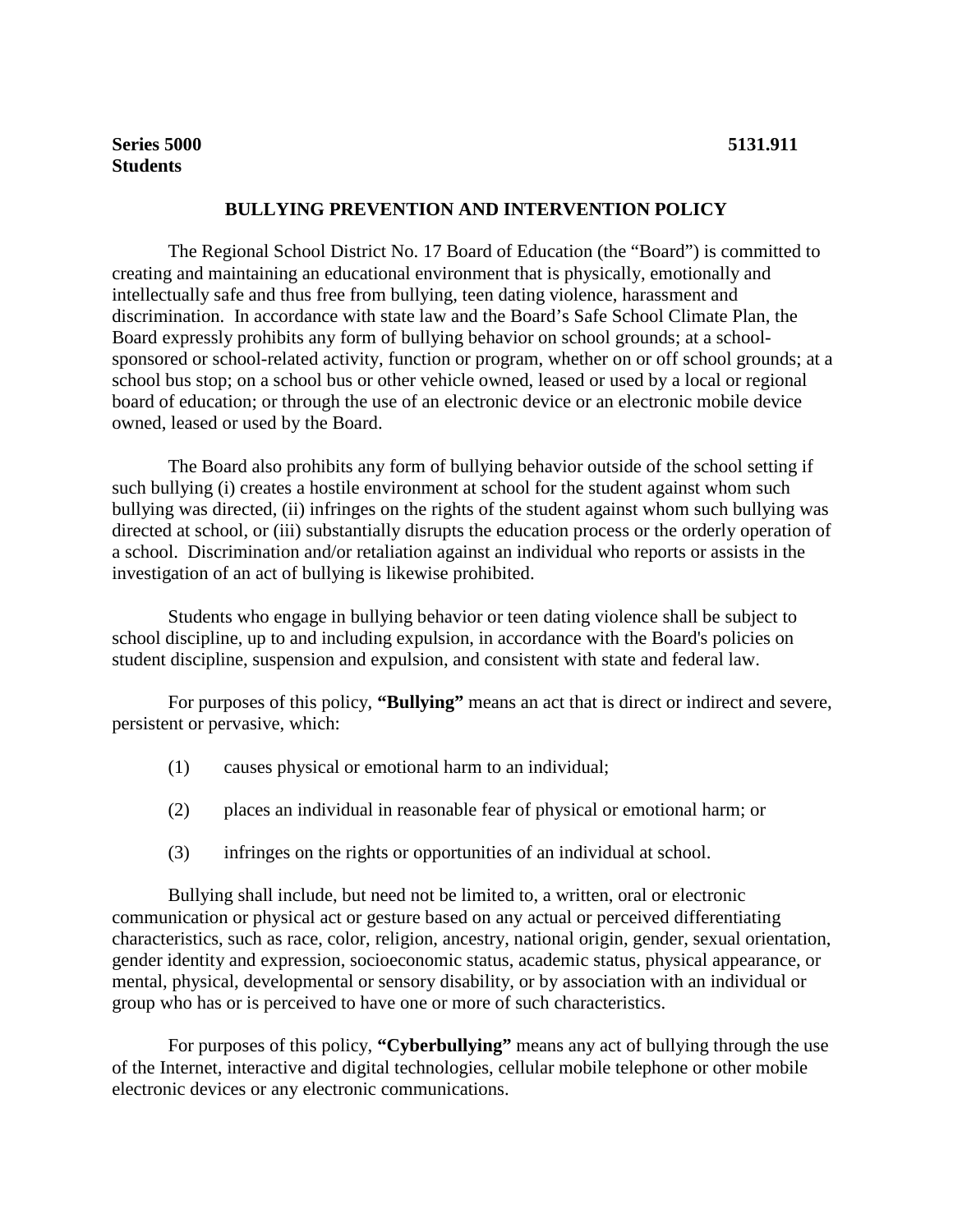For purposes of this policy, **"Teen Dating Violence"** means any act of physical, emotional or sexual abuse, including stalking, harassing and threatening, that occurs between two students who are currently in or who have recently been in a dating relationship.

Consistent with the requirements under state law, the Board authorizes the Superintendent or designee(s), along with the Safe School Climate Coordinator, to be responsible for developing and implementing a Safe School Climate Plan in furtherance of this policy. As provided by state law, such Safe School Climate Plan shall include, but not be limited to provisions which:

- (1) enable students to anonymously report acts of bullying to school employees and require students and the parents or guardians of students to be notified at the beginning of each school year of the process by which students may make such reports;
- (2) enable the parents or guardians of students to file written reports of suspected bullying;
- (3) require school employees who witness acts of bullying or receive reports of bullying to orally notify the safe school climate specialist, or another school administrator if the safe school climate specialist is unavailable, not later than one school day after such school employee witnesses or receives a report of bullying, and to file a written report not later than two school days after making such oral report;
- (4) require the safe school climate specialist to investigate or supervise the investigation of all reports of bullying and ensure that such investigation is completed promptly after receipt of any written reports made under this section and that the parents or guardians of the student alleged to have committed an act or acts of bullying and the parents or guardians of the student against whom such alleged act or acts were directed receive prompt notice that such investigation has commenced;
- (5) require the safe school climate specialist to review any anonymous reports, except that no disciplinary action shall be taken solely on the basis of an anonymous report;
- (6) include a prevention and intervention strategy for school employees to deal with bullying and teen dating violence;
- (7) provide for the inclusion of language in student codes of conduct concerning bullying;
- (8) require each school to notify the parents or guardians of students who commit any verified acts of bullying and the parents or guardians of students against whom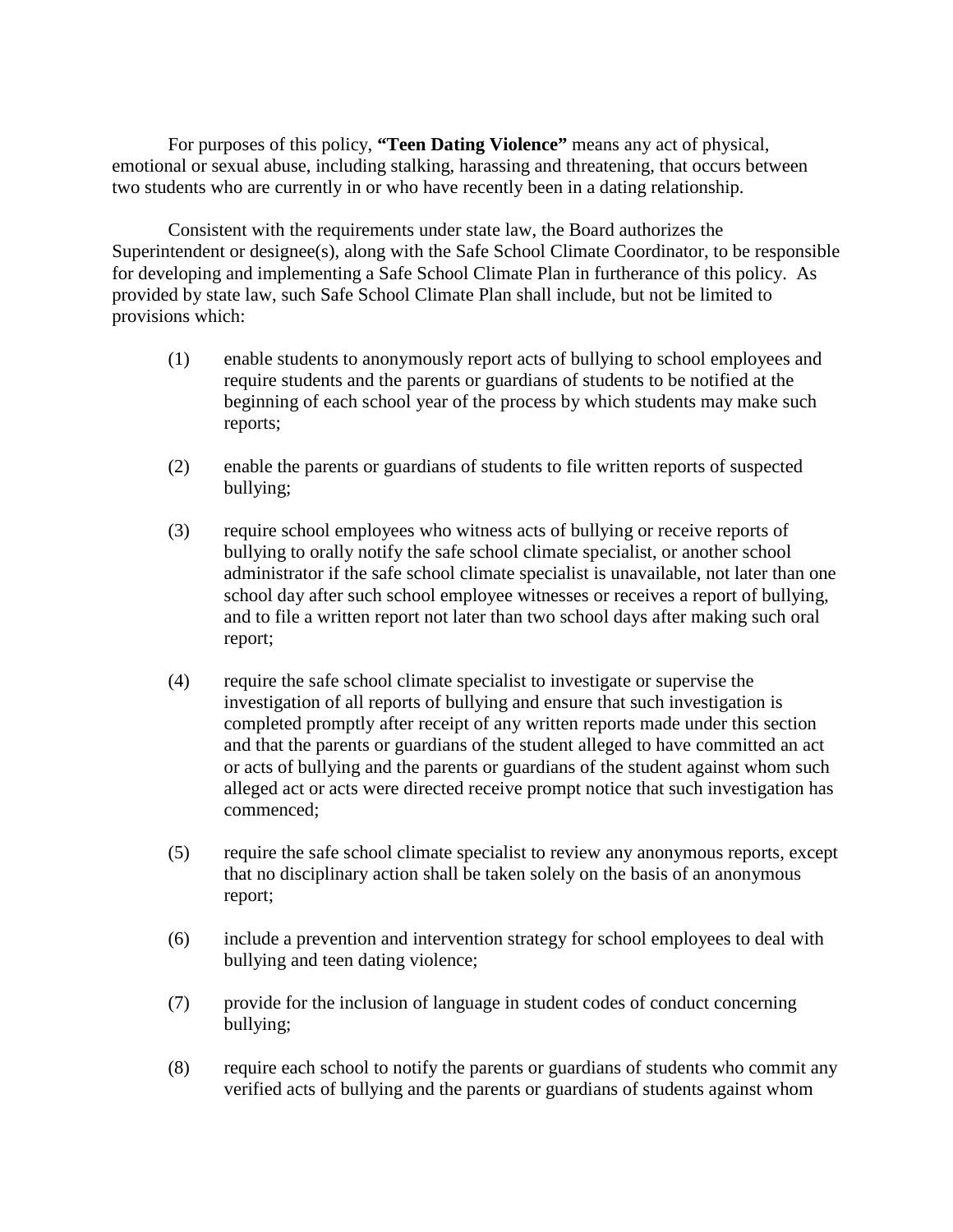such acts were directed not later than forty-eight hours after the completion of the investigation described in subdivision (4), above (A) of the results of such investigation, and (B) verbally or by electronic mail, if such parents' or guardians' electronic mail addresses are known, that such parents or guardians may refer to the plain language explanation of the rights and remedies available under Conn. Gen. Stat. Section 10-4a and 10-4b published on the Internet website of the Board;

- (9) require each school to invite the parents or guardians of a student against whom such act was directed to a meeting to communicate to such parents or guardians the measures being taken by the school to ensure the safety of the student against whom such act was directed and policies and procedures in place to prevent further acts of bullying;
- (10) require each school to invite the parents or guardians of a student who commits any verified act of bullying to a meeting, separate and distinct from the meeting required in subdivision (9) above, to discuss specific interventions undertaken by the school to prevent further acts of bullying;
- (11) establish a procedure for each school to document and maintain records relating to reports and investigations of bullying in such school and to maintain a list of the number of verified acts of bullying in such school and make such list available for public inspection, and annually report such number to the Department of Education and in such manner as prescribed by the Commissioner of Education;
- (12) direct the development of case-by-case interventions for addressing repeated incidents of bullying against a single individual or recurrently perpetrated bullying incidents by the same individual that may include both counseling and discipline;
- (13) prohibit discrimination and retaliation against an individual who reports or assists in the investigation of an act of bullying;
- (14) direct the development of student safety support plans for students against whom an act of bullying was directed that address safety measures the school will take to protect such students against further acts of bullying;
- (15) require the principal of a school, or the principal's designee, to notify the appropriate local law enforcement agency when such principal, or the principal's designee, believes that any acts of bullying constitute criminal conduct;
- (16) prohibit bullying (A) on school grounds, at a school-sponsored or school-related activity, function or program whether on or off school grounds, at a school bus stop, on a school bus or other vehicle owned, leased or used by a local or regional board of education, or through the use of an electronic device or an electronic mobile device owned, leased or used by the Board, and (B) outside of the school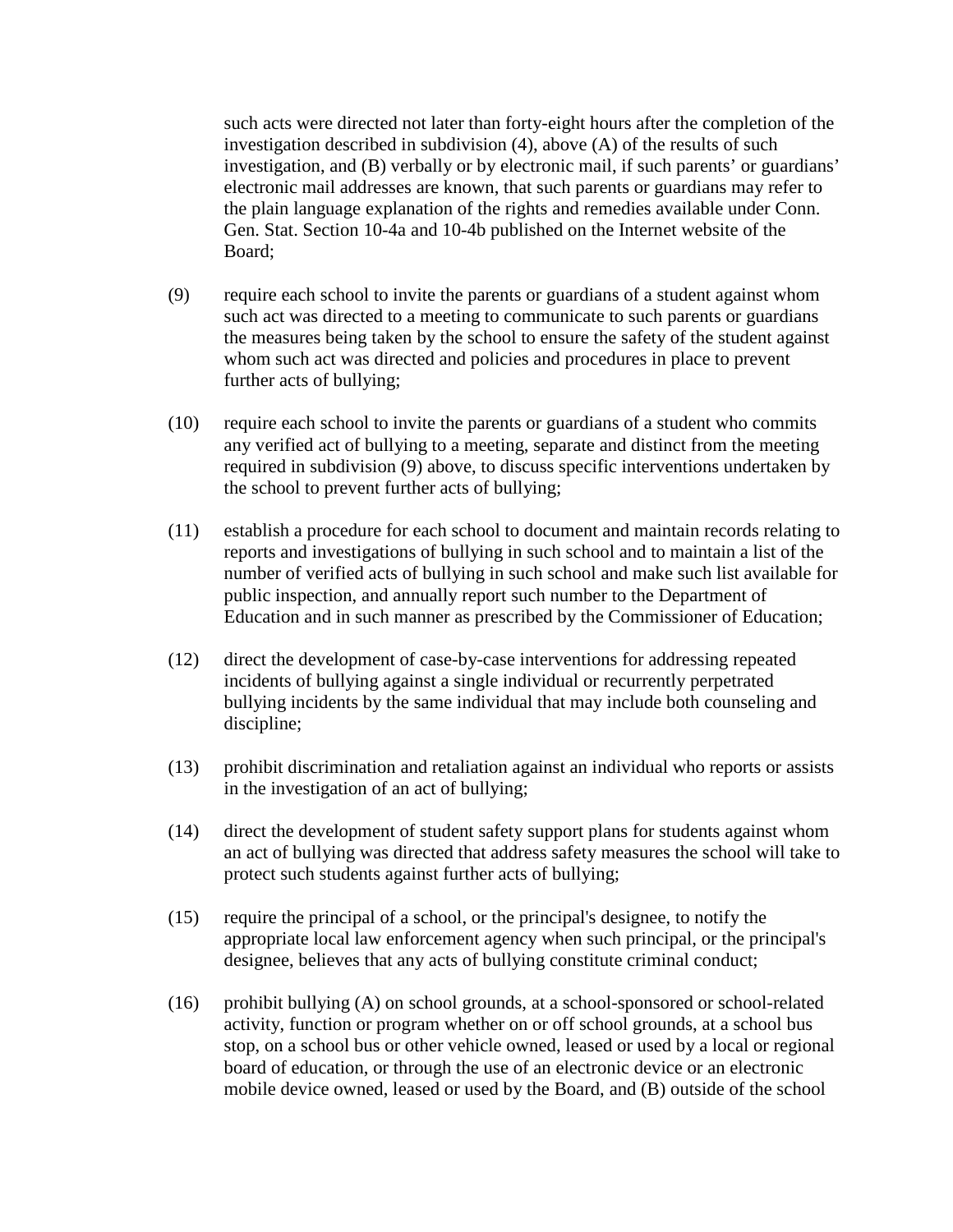setting if such bullying (i) creates a hostile environment at school for the student against whom such bullying was directed, or (ii) infringes on the rights of the student against whom such bullying was directed at school, or (iii) substantially disrupts the education process or the orderly operation of a school;

- (17) require, at the beginning of each school year, each school to provide all school employees with a written or electronic copy of the school district's safe school climate plan; and
- (18) require that all school employees annually complete the training described in Conn. Gen. Stat. §§ 10-220a or 10-222j related to the identification, prevention and response to bullying.

The notification required pursuant to subdivision (8) (above) and the invitation required pursuant to subdivisions (9) and (10) (above) shall include a description of the response of school employees to such acts and any consequences that may result from the commission of further acts of bullying. Any information provided under this policy or accompanying Safe School Climate Plan shall be provided in accordance with the confidentiality restrictions imposed under the Family Educational Rights Privacy Act ("FERPA") and the district's Confidentiality and Access to Student Information policy and regulations.

The Board shall submit its Safe School Climate Plan to the State Department of Education for review and approval. Not later than thirty (30) calendar days after approval by the Department, the Board shall make such plan available on the Board's and each individual school in the school district's web site and ensure that the Safe School Climate Plan is included in the school district's publication of the rules, procedures and standards of conduct for schools and in all student handbooks.

As required by state law, the Board, after consultation with the Connecticut Department of Education and the Connecticut Social and Emotional Learning and School Climate Advisory Collaborative, shall provide on the Board's website training materials to school administrators regarding the prevention of and intervention in discrimination against and targeted harassment of students based on such students' (1) actual or perceived differentiating characteristics, such as race, color, religion, ancestry, national origin, gender, sexual orientation, gender identity or expression, socioeconomic status, academic status, physical appearance or mental, physical, developmental or sensory disability, or (2) association with individuals or groups who have or are perceived to have one or more of such characteristics.

As required by state law, the Board shall post on its website the plain language explanation of rights and remedies under Connecticut General Statutes §§ 10-4a and 10-4b, as developed and provided to the Board by the Connecticut Social and Emotional Learning and School Climate Advisory Collaborative.

Legal References:

Public Act 19-166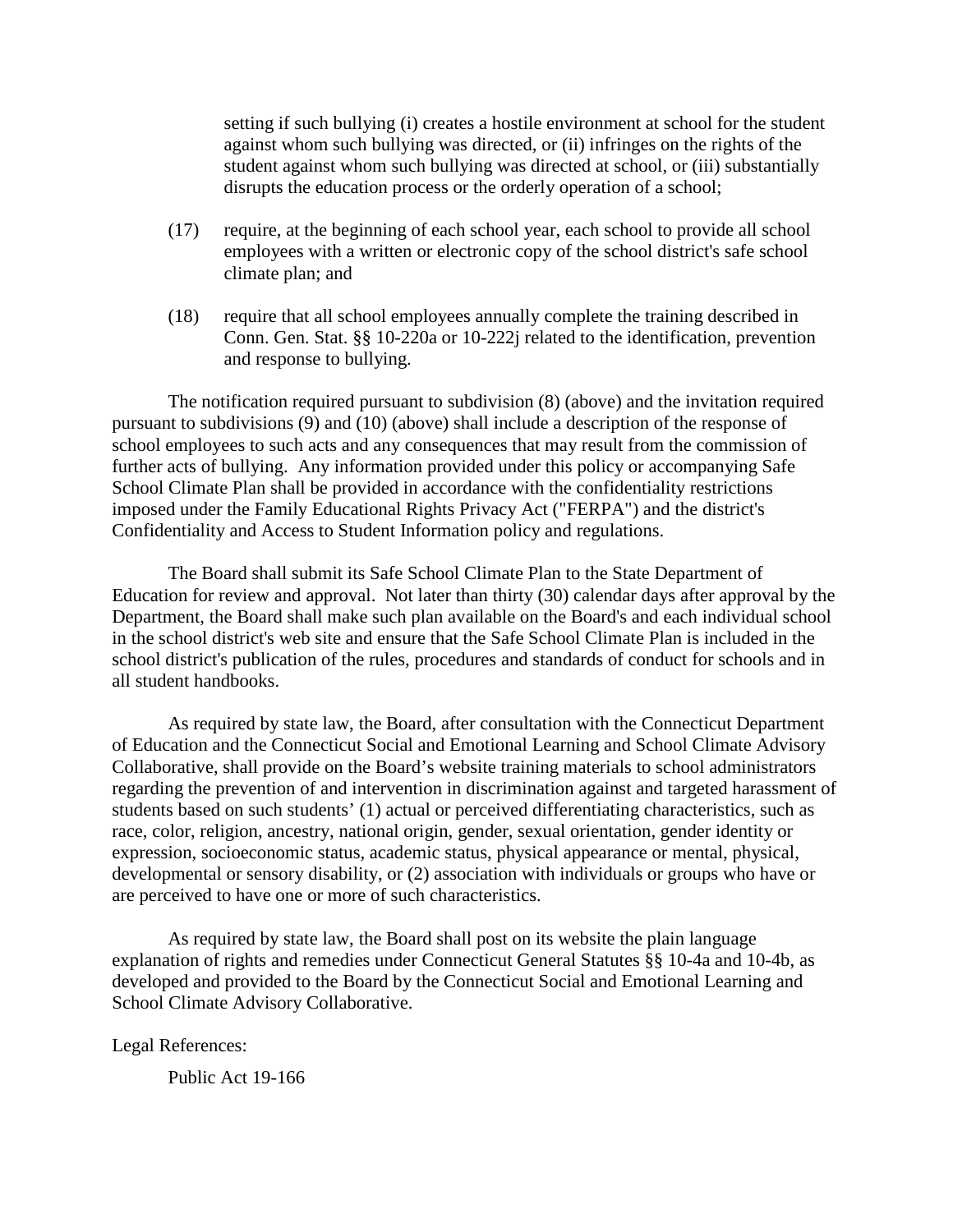Public Act 21-95

Conn. Gen. Stat. § 10-145a

Conn. Gen. Stat. § 10-145o

Conn. Gen. Stat. § 10-220a

Conn. Gen. Stat. § 10-222d

Conn. Gen. Stat. § 10-222g

Conn. Gen. Stat. § 10-222h

Conn. Gen. Stat. § 10-222j

Conn. Gen. Stat. § 10-222k

Conn. Gen. Stat. § 10-222l

Conn. Gen. Stat. § 10-222q

Conn. Gen. Stat. § 10-222r

Conn. Gen. Stat. §§ 10-233a through 10-233f

Approved: 12.01.20 Revised: 9.21.21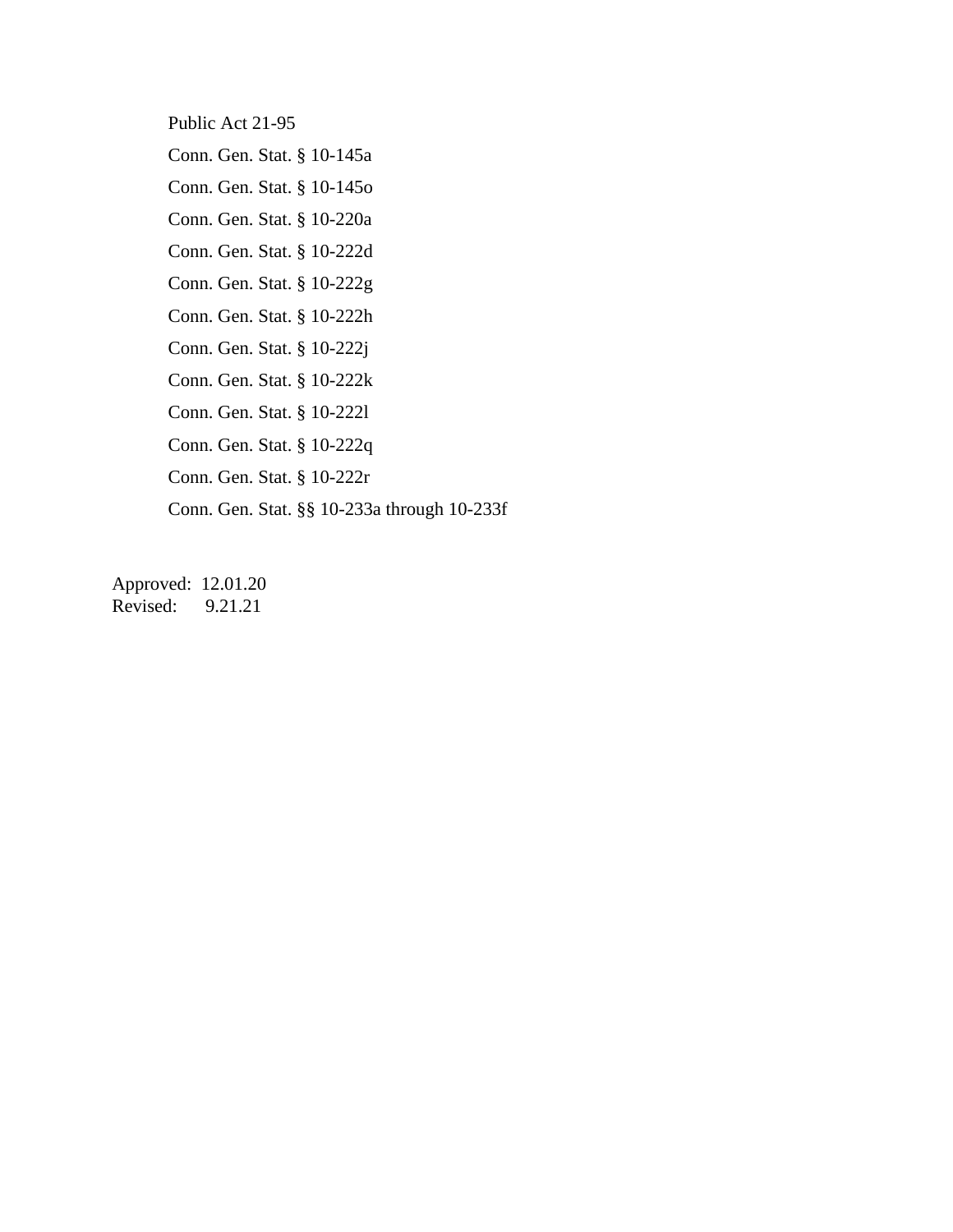# **Students**

# **SAFE SCHOOL CLIMATE PLAN**

The Regional School District No. 17 Board of Education (the "Board") is committed to creating and maintaining a physically, emotionally, and intellectually safe educational environment free from bullying, teen dating violence, harassment and discrimination. In order to foster an atmosphere conducive to learning, the Board has developed the following Safe School Climate Plan, consistent with state law and Board policy. This Plan represents a comprehensive approach to addressing bullying, cyberbullying and teen dating violence and sets forth the Board's expectations for creating a positive school climate and thus preventing, intervening, and responding to incidents of bullying and teen dating violence.

Bullying behavior and teen dating violence are strictly prohibited, and students who are determined to have engaged in such behavior are subject to disciplinary action, which may include suspension or expulsion from school. The district's commitment to addressing bullying behavior and teen dating violence, however, involves a multi-faceted approach, which includes education and the promotion of a positive school climate in which bullying will not be tolerated by students or school staff.

# **I. Prohibition Against Bullying, Teen Dating Violence and Retaliation**

- A. The Board expressly prohibits any form of bullying behavior and teen dating violence on school grounds; at a school-sponsored or school-related activity, function or program whether on or off school grounds; at a school bus stop; on a school bus or other vehicle owned, leased or used by a local or regional board of education; or through the use of an electronic device or an electronic mobile device owned, leased or used by the Board.
- B. The Board also prohibits any form of bullying behavior outside of the school setting if such bullying (i) creates a hostile environment at school for the student against whom such bullying was directed, (ii) infringes on the rights of the student against whom such bullying was directed at school, or (iii) substantially disrupts the education process or the orderly operation of a school.
- C. The Board further prohibits any form of teen dating violence outside of the school setting if such violence substantially disrupts the educational process.
- D. In addition to prohibiting student acts that constitute bullying, the Board also prohibits discrimination and/or retaliation against an individual who reports or assists in the investigation of an act of bullying.
- E. Students who engage in bullying behavior or teen dating violence in violation of Board policy and the Safe School Climate Plan shall be subject to school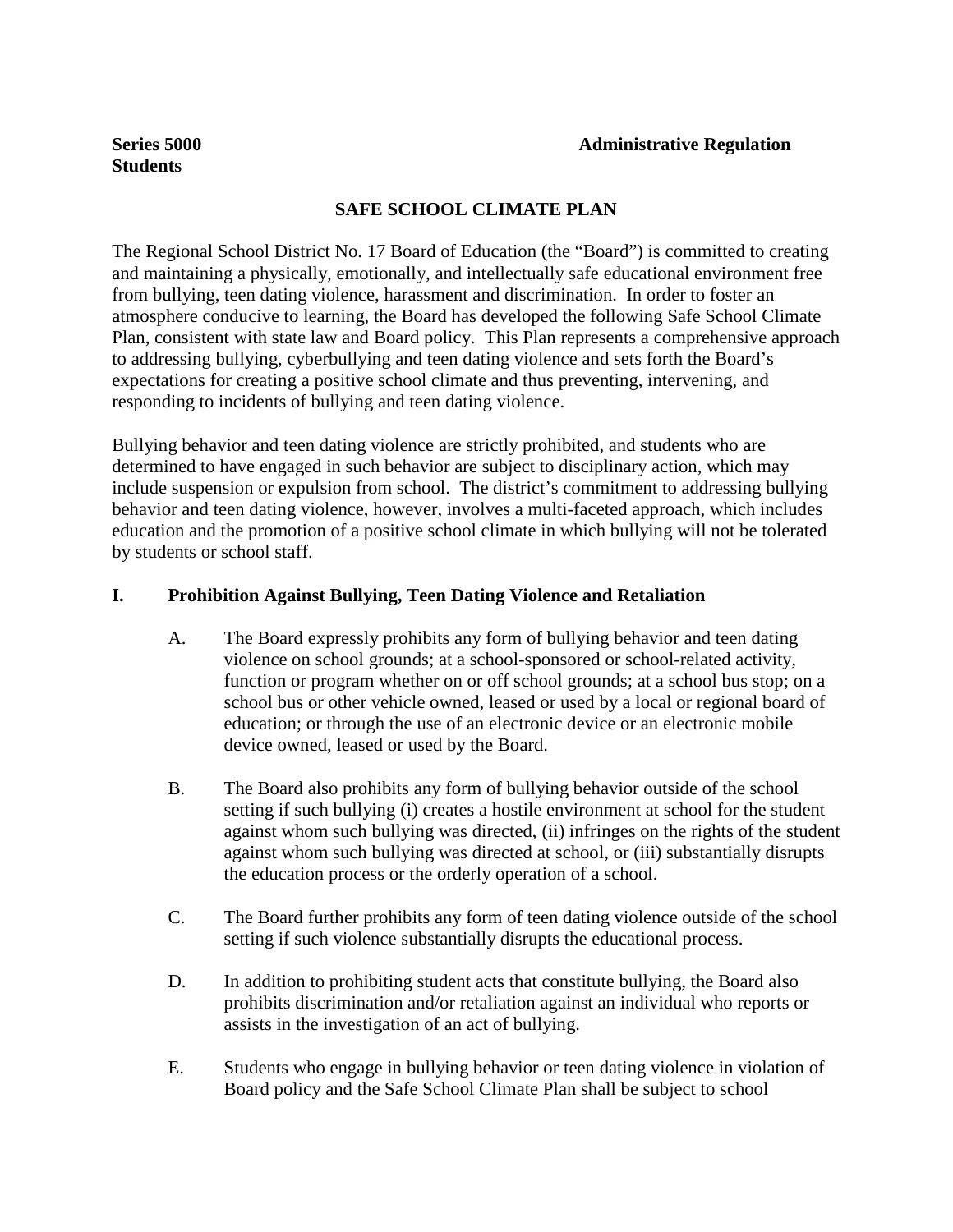discipline, up to and including expulsion, in accordance with the Board's policies on student discipline, suspension and expulsion, and consistent with state and federal law.

# **II. Definition of Bullying**

- A. **"Bullying"** means an act that is direct or indirect and severe, persistent or pervasive, which:
	- (1) causes physical or emotional harm to an individual;
	- (2) places an individual in reasonable fear of physical or emotional harm; or
	- (3) infringes on the rights or opportunities of an individual at school.
- B. Bullying shall include, but need not be limited to, a written, oral or electronic communication or physical act or gesture based on any actual or perceived differentiating characteristics, such as race, color, religion, ancestry, national origin, gender, sexual orientation, gender identity and expression, socioeconomic status, academic status, physical appearance, or mental, physical, developmental or sensory disability, or by association with an individual or group who has or is perceived to have one or more of such characteristics.

# **III. Other Definitions**

- A. **"Cyberbullying"** means any act of bullying through the use of the Internet, interactive and digital technologies, cellular mobile telephone or other mobile electronic devices or any electronic communications.
- B. **"Electronic communication"** means any transfer of signs, signals, writing, images, sounds, data or intelligence of any nature transmitted in whole or in part by a wire, radio, electromagnetic, photoelectronic or photo-optical system.
- C. **"Emotional intelligence"** means the ability to (1) perceive, recognize and understand emotions in oneself or others, (2) use emotions to facilitate cognitive activities, including, but not limited to, reasoning, problem solving and interpersonal communications, (3) understand and identify emotions, and (4) manage emotions in oneself and others.
- D. **"Hostile environment"** means a situation in which bullying among students is sufficiently severe or pervasive to alter the conditions of the school climate.
- E. **"Mobile electronic device"** means any hand-held or other portable electronic equipment capable of providing data communication between two or more individuals, including, but not limited to, a text messaging device, a paging device, a personal digital assistant, a laptop computer, equipment that is capable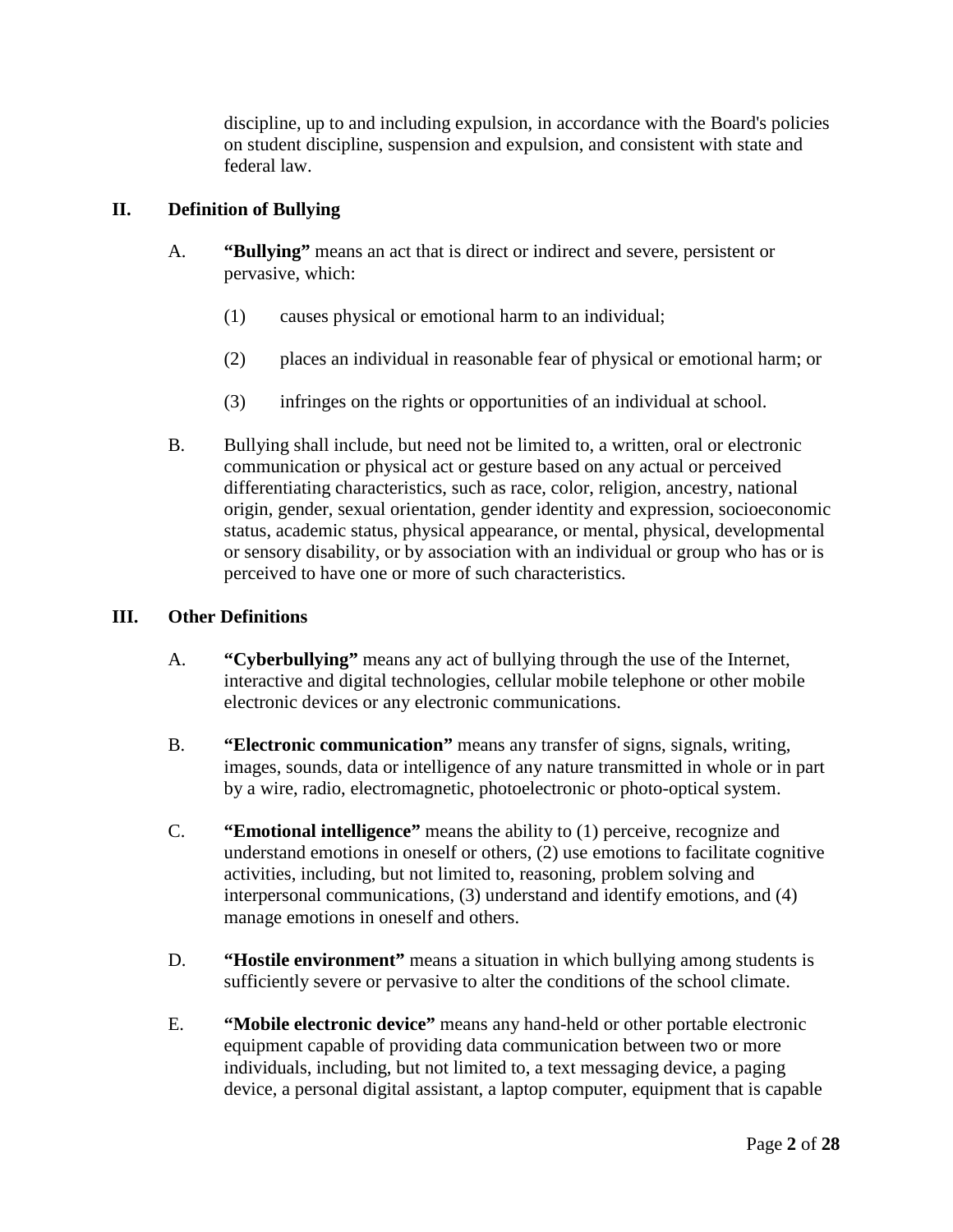of playing a video game or a digital video disk, or equipment on which digital images are taken or transmitted.

- F. **"Outside of the school setting"** means at a location, activity or program that is not school related, or through the use of an electronic device or a mobile electronic device that is not owned, leased or used by the Board.
- G. **"Positive school climate"** means a school climate in which (1) the norms, values, expectations and beliefs that support feelings of social, emotional and physical safety are promoted, (2) students, parents, and guardians of students and school employees feel engaged and respected and work together to develop and contribute to a shared school vision, (3) educators model and nurture attitudes that emphasize the benefits and satisfaction gained from learning, and (4) each person feels comfortable contributing to the operation of the school and care of the physical environment of the school.
- H. **"Prevention and intervention strategy"** may include, but is not limited to,
	- (1) implementation of a positive behavioral interventions and supports process or another evidence-based model approach for safe school climate or for the prevention of bullying identified by the Department of Education,
	- (2) school rules prohibiting bullying, teen dating violence, harassment and intimidation and establishing appropriate consequences for those who engage in such acts,
	- (3) adequate adult supervision of outdoor areas, hallways, the lunchroom and other specific areas where bullying is likely to occur,
	- (4) inclusion of grade-appropriate bullying and teen dating violence education and prevention curricula in kindergarten through high school,
	- (5) individual interventions with the bully, parents and school employees, and interventions with the bullied child, parents and school employees,
	- (6) school-wide training related to safe school climate,
	- (7) student peer training, education and support,
	- (8) promotion of parent involvement in bullying prevention through individual or team participation in meetings, trainings and individual interventions, and
	- (9) culturally competent school-based curriculum focusing on socialemotional learning, self-awareness and self-regulation.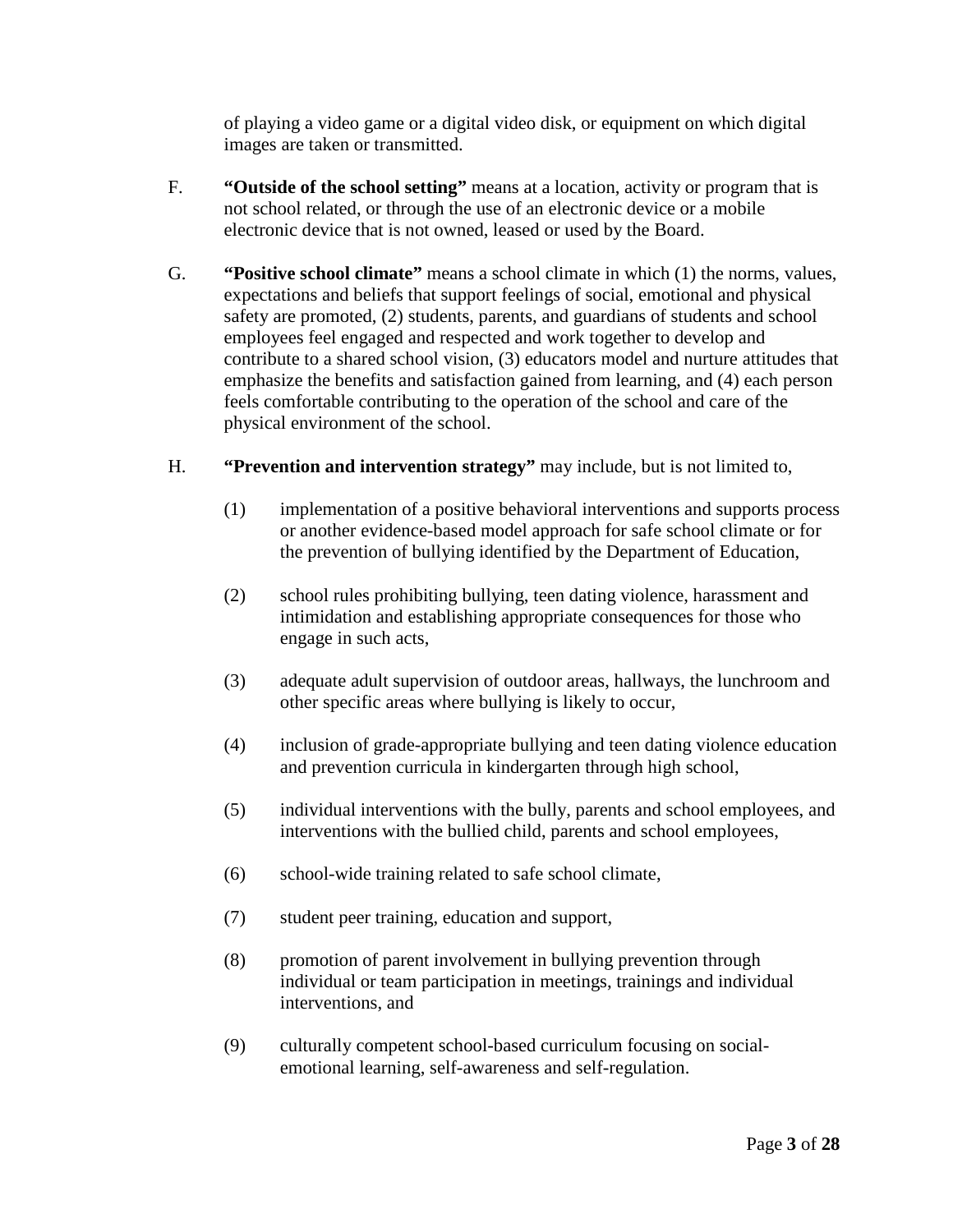- I. **"School climate"** means the quality and character of school life based on patterns of students', parents' and guardians' and school employees' experiences of school life, including but not limited to, norms, goals, values, interpersonal relationships, teaching and learning practices and organizational structures.
- J. **"School employee"** means
	- (1) a teacher, substitute teacher, school administrator, school superintendent, guidance counselor, school counselor, psychologist, social worker, nurse, physician, school paraprofessional or coach employed by the Board or working in a public elementary, middle or high school; or
	- (2) any other individual who, in the performance of the individual's duties, has regular contact with students and who provides services to or on behalf of students enrolled in a public elementary, middle or high school, pursuant to a contract with the Board.
- K. **"School-Sponsored Activity"** shall mean any activity conducted on or off school property (including school buses and other school-related vehicles) that is sponsored, recognized or authorized by the Board.
- L. **"Social and emotional learning"** means the process through which children and adults achieve emotional intelligence through the competencies of self-awareness, self-management, social awareness, relationship skills and responsible decisionmaking.
- M. **"Teen dating violence"** means any act of physical, emotional or sexual abuse, including stalking, harassing and threatening, that occurs between two students who are currently in or who have recently been in a dating relationship.

# **IV. Leadership and Administrative Responsibilities**

A. Safe School Climate Coordinator

The Superintendent shall appoint, from existing school district staff, a District Safe School Climate Coordinator ("Coordinator"). The Coordinator shall:

- (1) be responsible for implementing the district's Safe School Climate Plan ("Plan");
- (2) collaborate with Safe School Climate Specialists, the Board, and the Superintendent to prevent, identify and respond to bullying in district schools;
- (3) provide data and information, in collaboration with the Superintendent, to the Department of Education regarding bullying; and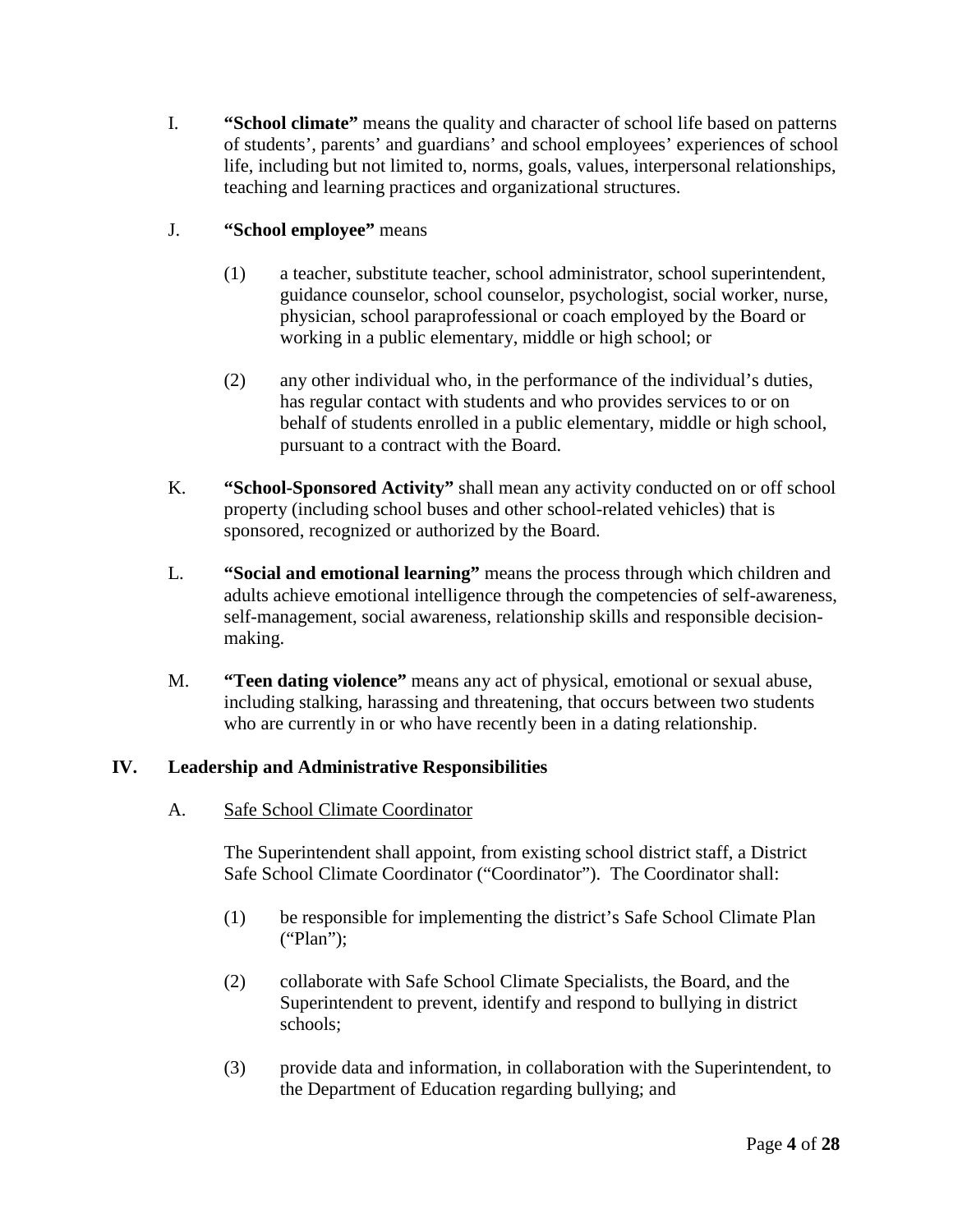- (4) meet with Safe School Climate Specialists at least twice during the school year to discuss issues relating to bullying in the school district and to make recommendations concerning amendments to the district's Plan.
- B. Safe School Climate Specialist

The Principal of each school (or principal's designee) shall serve as the Safe School Climate Specialist. The Safe School Climate Specialist shall investigate or supervise the investigation of reported acts of bullying, collect and maintain records of reports and investigations of bullying in the school and act as the primary school official responsible for preventing, identifying and responding to reports of bullying in the school.

## **V. Development and Review of Safe School Climate Plan**

- A. The Principal of each school shall establish a committee or designate at least one existing committee ("Committee") in the school to be responsible for developing and fostering a safe school climate and addressing issues relating to bullying in the school. Such committee shall include:
	- (1) at least one parent/guardian of a student enrolled in the school, as appointed by the school principal;
	- (2) school personnel, including, but not limited to, at least one teacher selected by the exclusive bargaining representative for certified employees;
	- (3) medical and mental health personnel assigned to such school; and
	- (4) in the case of a committee for a high school, at least one student enrolled at such high school who is selected by the students of such school in a manner determined by the school principal.
- B. The Committee shall:
	- (1) receive copies of completed reports following bullying investigations;
	- (2) identify and address patterns of bullying among students in the school;
	- (3) implement the provisions of the school security and safety plan regarding the collection, evaluation and reporting of information relating to instances of disturbing or threatening behavior that may not meet the definition of bullying,
	- (4) review and amend school policies relating to bullying;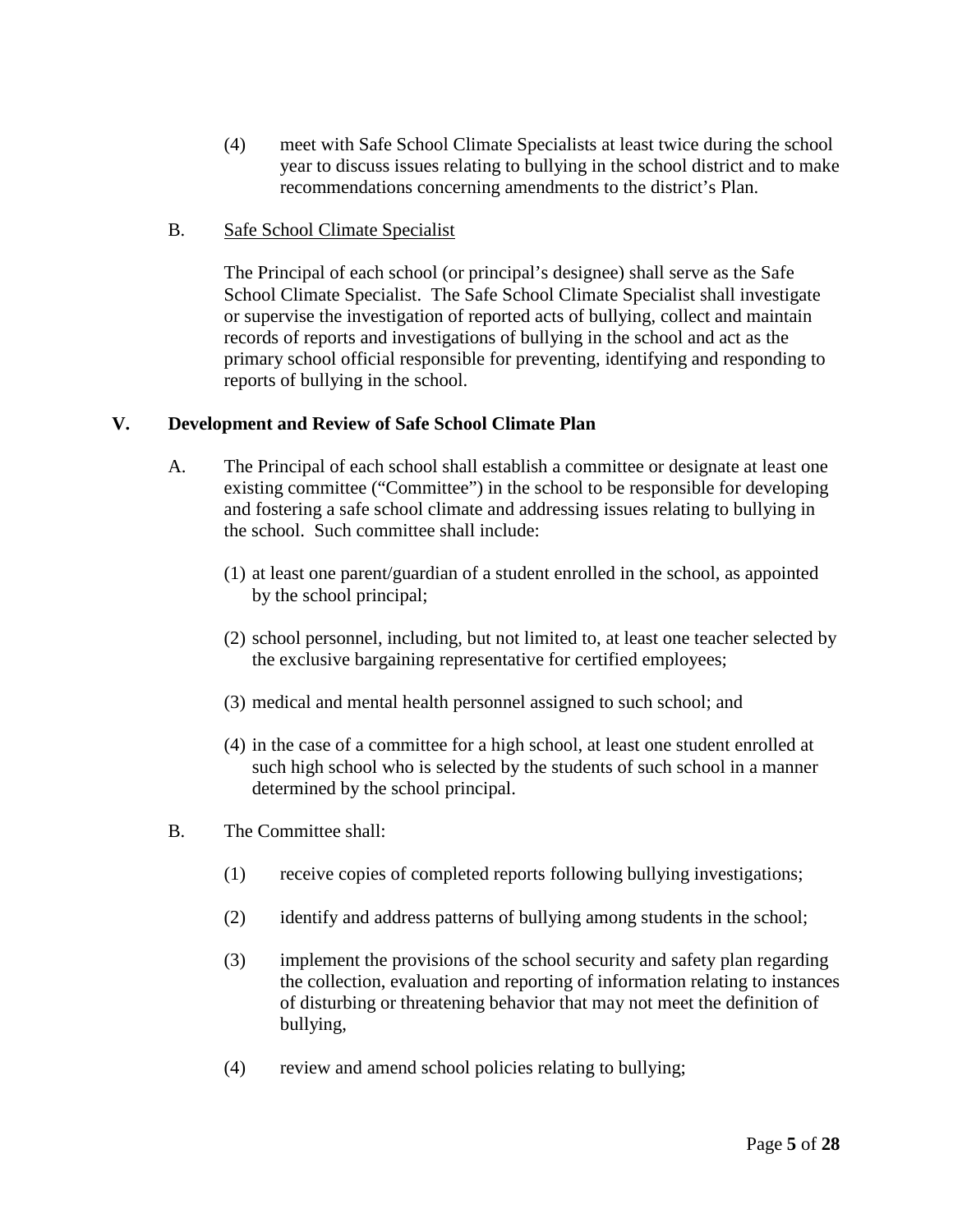- (5) review and make recommendations to the Coordinator regarding the Safe School Climate Plan based on issues and experiences specific to the school;
- (6) educate students, school employees and parents/guardians on issues relating to bullying;
- (7) collaborate with the Coordinator in the collection of data regarding bullying; and
- (8) perform any other duties as determined by the Principal that are related to the prevention, identification and response to school bullying.
- C. Any parent/guardian or student serving as a member of the Committee shall not participate in any activities which may compromise the confidentiality of any student, including, but not limited to, receiving copies of investigation reports, or identifying or addressing patterns of bullying among students in the school.
- D. The Board shall approve the Safe School Climate Plan developed pursuant to Board policy and submit such plan to the Department of Education. Not later than thirty (30) calendar days after approval by the Board, the Board shall make such plan available on the Board's and each individual school in the school district's web site and ensure that the Safe School Climate Plan is included in the school district's publication of the rules, procedures and standards of conduct for schools and in all student handbooks.

# **VI. Procedures for Reporting and Investigating Complaints of Bullying**

- A. Students and parents (or guardians of students) may file written reports of bullying. Written reports of bullying shall be reasonably specific as to the basis for the report, including the time and place of the alleged conduct, the number of incidents, the target of the suspected bullying, and the names of potential witnesses. Such reports may be filed with any building administrator and/or the Safe School Climate Specialist (*i.e.,* building principal or designee), and all reports shall be forwarded to the Safe School Climate Specialist for review and actions consistent with this Plan.
- B. Students may make anonymous reports of bullying to any school employee. Students may also request anonymity when making a report, even if the student's identity is known to the school employee. In cases where a student requests anonymity, the Safe School Climate Specialist or designee shall meet with the student (if the student's identity is known) to review the request for anonymity and discuss the impact that maintaining the anonymity of the complainant may have on the investigation and on any possible remedial action. All anonymous reports shall be reviewed and reasonable action will be taken to address the situation, to the extent such action may be taken that does not disclose the source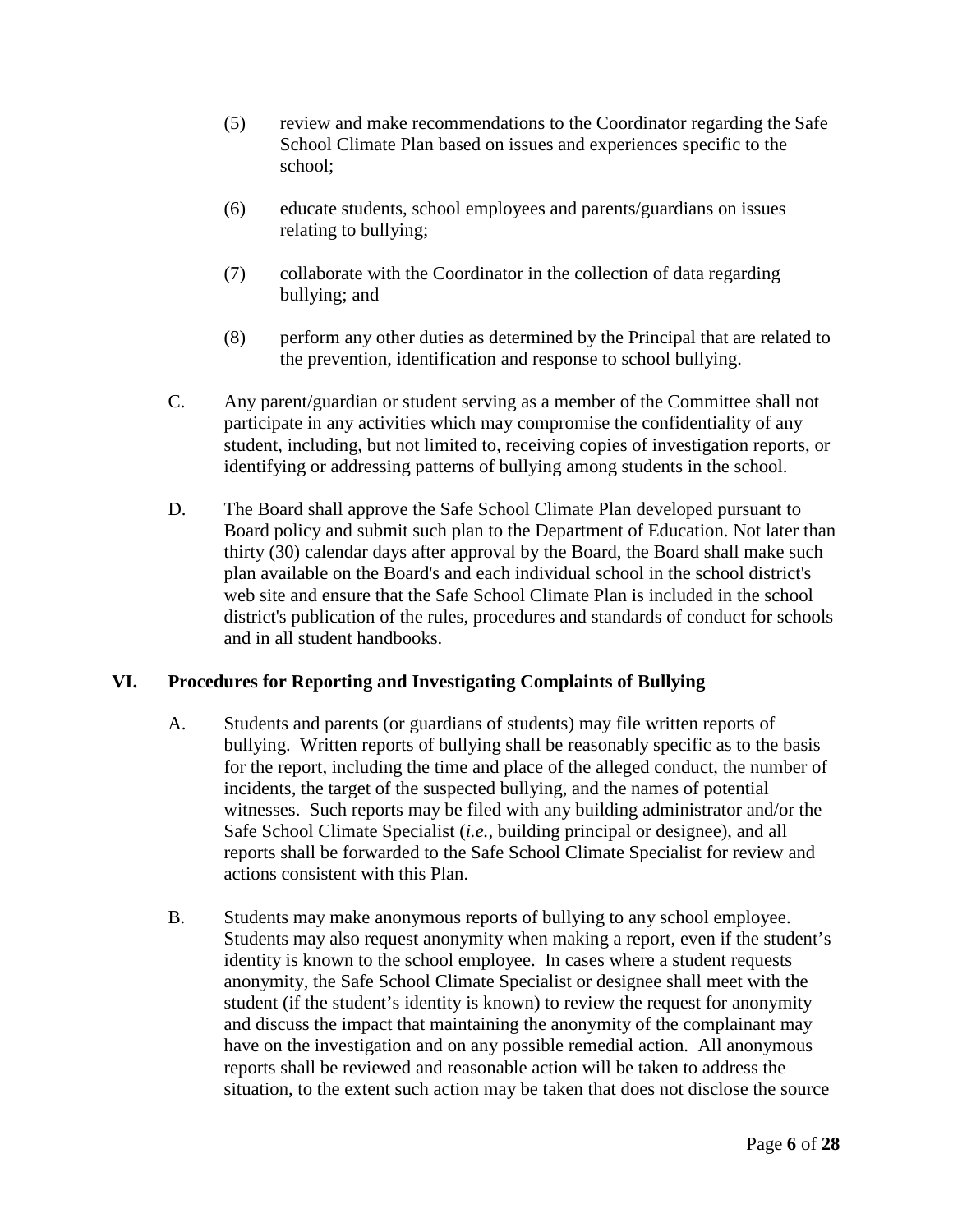of the report, and is consistent with the due process rights of the student(s) alleged to have committed acts of bullying. No disciplinary action shall be taken solely on the basis of an anonymous report.

- C. School employees who witness acts of bullying or receive reports of bullying shall orally notify the Safe School Climate Specialist, or another school administrator if the Safe School Climate Specialist is unavailable, not later than one (1) school day after such school employee witnesses or receives a report of bullying. The school employee shall then file a written report not later than two (2) school days after making such oral report.
- D. The Safe School Climate Specialist shall be responsible for reviewing any anonymous reports of bullying and shall investigate or supervise the investigation of all reports of bullying and ensure that such investigation is completed promptly after receipt of any written reports. The Safe School Climate Specialist shall also be responsible for promptly notifying the parents or guardians of the student alleged to have committed an act or acts of bullying, and the parents or guardians of the student against whom such alleged act or acts were directed, that an investigation has commenced. In order to allow the district to adequately investigate complaints filed by a student or parent/guardian, the parent of the student suspected of being bullied should be asked to provide consent to permit the release of that student's name in connection with the investigation process, unless the student and/or parent has requested anonymity.
- E. In investigating reports of bullying, the Safe School Climate Specialist or designee will consider all available information known, including the nature of the allegations and the ages of the students involved. The Safe School Climate Specialist will interview witnesses, as necessary, reminding the alleged perpetrator and other parties that retaliation is strictly prohibited and will result in disciplinary action.

# **VII. Responding to Verified Acts of Bullying**

A. Following investigation, if acts of bullying are verified, the Safe School Climate Specialist or designee shall notify the parents or guardians of the students against whom such acts were directed as well as the parents or guardians of the students who commit such acts of bullying of the finding **not later than forty-eight (48) hours** after the investigation is completed. This notification shall include a description of the school's response to the acts of bullying; the results of such investigation; and verbally or by electronic mail, if such parents' or guardians' electronic mail addresses are known, that such parents of guardians may refer to the plain language explanation of the rights and remedies available under Conn. Gen. Stat. Sections 10-4a and 10-4b once such explanation has been provided to the Board by the Connecticut Social and Emotional Learning and School Climate Advisory Collaborative and published on the Internet website of the Board. In providing such notification, however, Regional School District No. 17 Public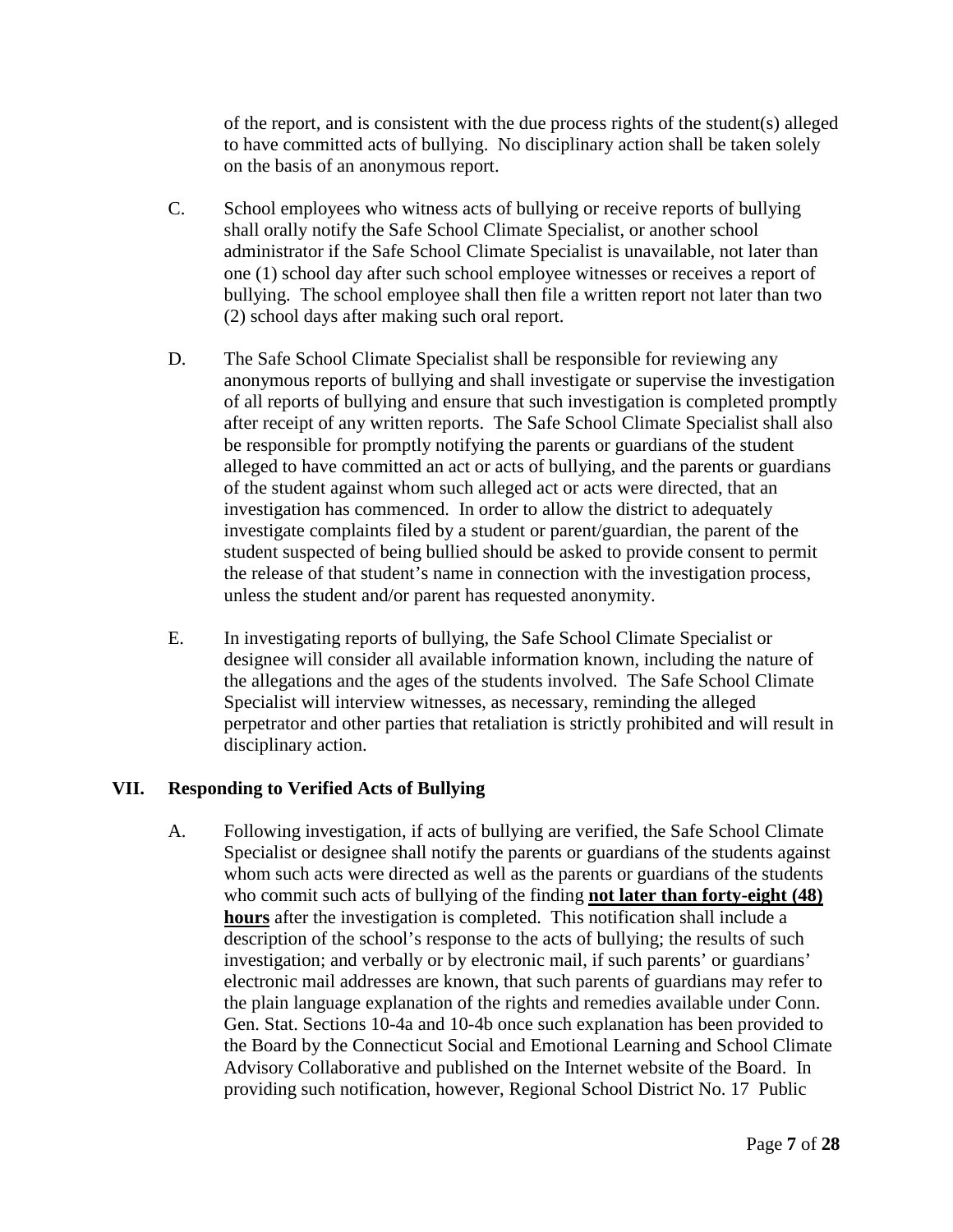Schools will take care to respect the statutory privacy rights of other students, including the perpetrator of such bullying. The specific disciplinary consequences imposed on the perpetrator, or personally identifiable information about a student other than the parent/guardian's own child, may not be disclosed except as provided by law.

- B. In any instance in which bullying is verified, the Safe School Climate Specialist or designee shall invite the parents or guardians of the student against whom such act was directed to a meeting to communicate the measures being taken by the school to ensure the safety of the student/victim and policies and procedures in place to prevent further acts of bullying. The Safe School Climate Specialist or designee shall also invite the parents or guardians of a student who commits any verified act of bullying to a meeting, separate and distinct from the previously described meeting, to discuss specific interventions undertaken by the school to prevent further acts of bullying. The invitations may be made simultaneous with the notification described above in Section VII.A.
- C. If bullying is verified, the Safe School Climate Specialist or designee shall develop a student safety support plan for any student against whom an act of bullying was directed. Such support plan will include safety measures to protect against further acts of bullying.
- D. A specific written intervention plan shall be developed to address repeated incidents of bullying against a single individual or recurrently perpetrated bullying incidents by the same individual. The written intervention plan may include counseling, discipline and other appropriate remedial actions as determined by the Safe School Climate Specialist or designee and may also incorporate a student safety support plan, as appropriate.

## E. Notice to Law Enforcement

If the Principal of a school (or designee) reasonably believes that any act of bullying constitutes a criminal offense, he/she shall notify appropriate law enforcement. Notice shall be consistent with the Board's obligations under state and federal law and Board policy regarding the disclosure of personally identifiable student information. In making this determination, the Principal or designee, may consult with the school resource officer, if any, and other individuals the Principal or designee deems appropriate.

F. If a bullying complaint raises a concern about discrimination or harassment on the basis of a legally protected classification (such as race, religion, color, national origin, sex, sexual orientation, age, disability or gender identity or expression), the Safe School Climate Specialist or designee shall also coordinate any bullying investigation with other appropriate personnel within the district as appropriate (e.g. Title IX Coordinator, Section 504 Coordinator, etc.), so as to ensure that any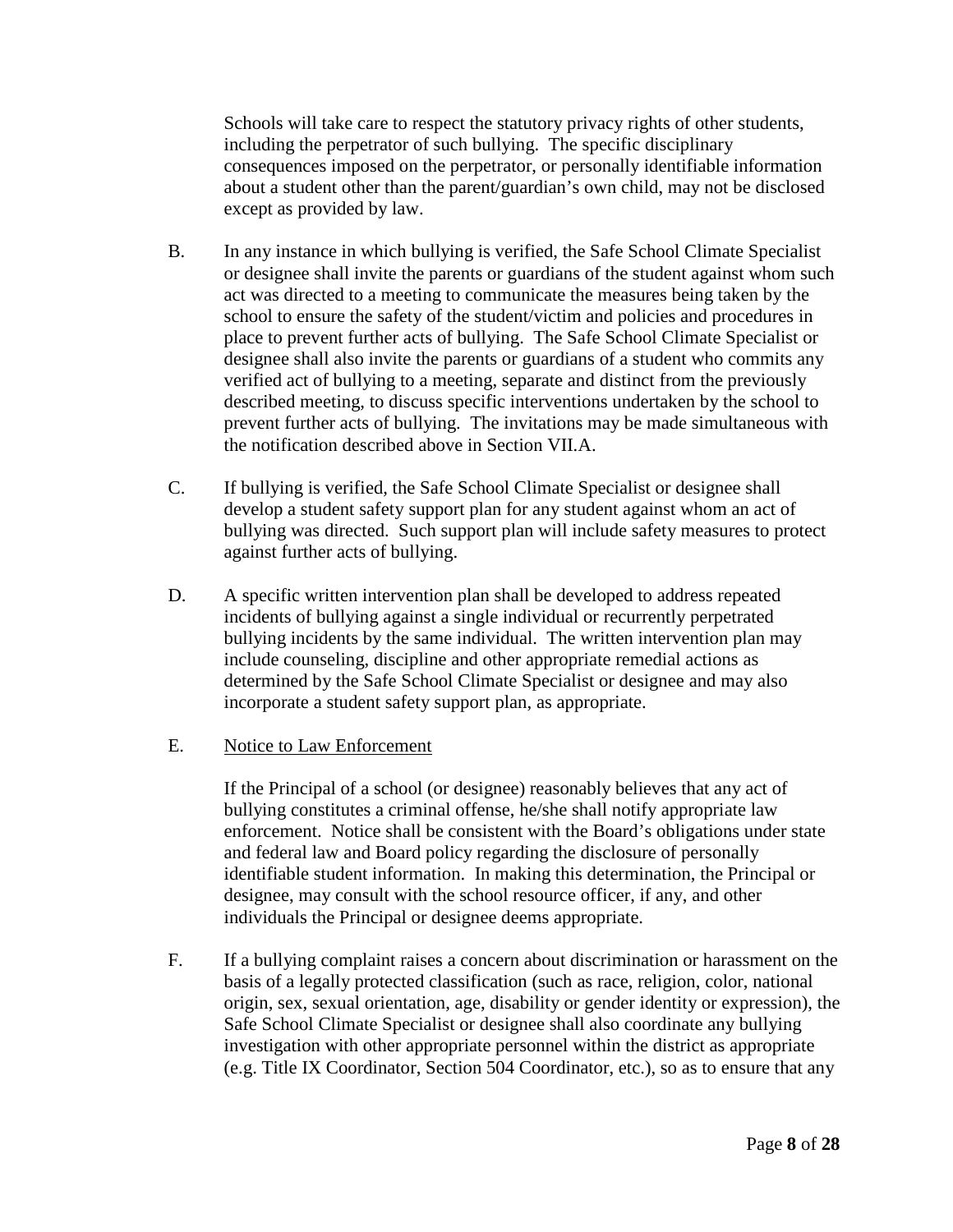such bullying investigation complies with the requirements of such policies regarding nondiscrimination.

## **VIII. Teen Dating Violence**

- A. The school strictly prohibits, and takes very seriously any instances of, teen dating violence, as defined above. The school recognizes that teen dating violence may take many different forms and may also be considered bullying and/or sexual harassment.
- B. Students and parents (or guardians of students) may bring verbal or written complaints regarding teen dating violence to any building administrator. The building administrator shall review and address the complaint, which may include referral of the complaint to the Safe School Climate Specialist and/or Title IX Coordinator.
- C. Prevention and intervention strategies concerning teen dating violence shall be implemented in accordance with Section X below. Discipline, up to and including expulsion, may be imposed against the perpetrator of teen dating violence, whether such conduct occurs on or off campus, in accordance with Board policy and consistent with federal and state law.

## **IX. Documentation and Maintenance of Log**

- A. Each school shall maintain written reports of bullying, along with supporting documentation received and/or created as a result of bullying investigations, consistent with the Board's obligations under state and federal law. Any educational record containing personally identifiable student information pertaining to an individual student shall be maintained in a confidential manner, and shall not be disclosed to third parties without prior written consent of a parent, guardian or eligible student, except as permitted under Board policy and state and federal law.
- B. The Principal of each school shall maintain a list of the number of verified acts of bullying in the school and this list shall be available for public inspection upon request. Consistent with district obligations under state and federal law regarding student privacy, the log shall not contain any personally identifiable student information or any information that alone or in combination would allow a reasonable person in the school community to identify the students involved. Accordingly, the log should be limited to basic information such as the number of verified acts, name of school and/or grade level and relevant date. Given that any determination of bullying involves repeated acts, each investigation that results in a verified act of bullying for that school year shall be tallied as one verified act of bullying unless the specific actions that are the subject of each report involve separate and distinct acts of bullying. The list shall be limited to the number of verified acts of bullying in each school and shall not set out the particulars of each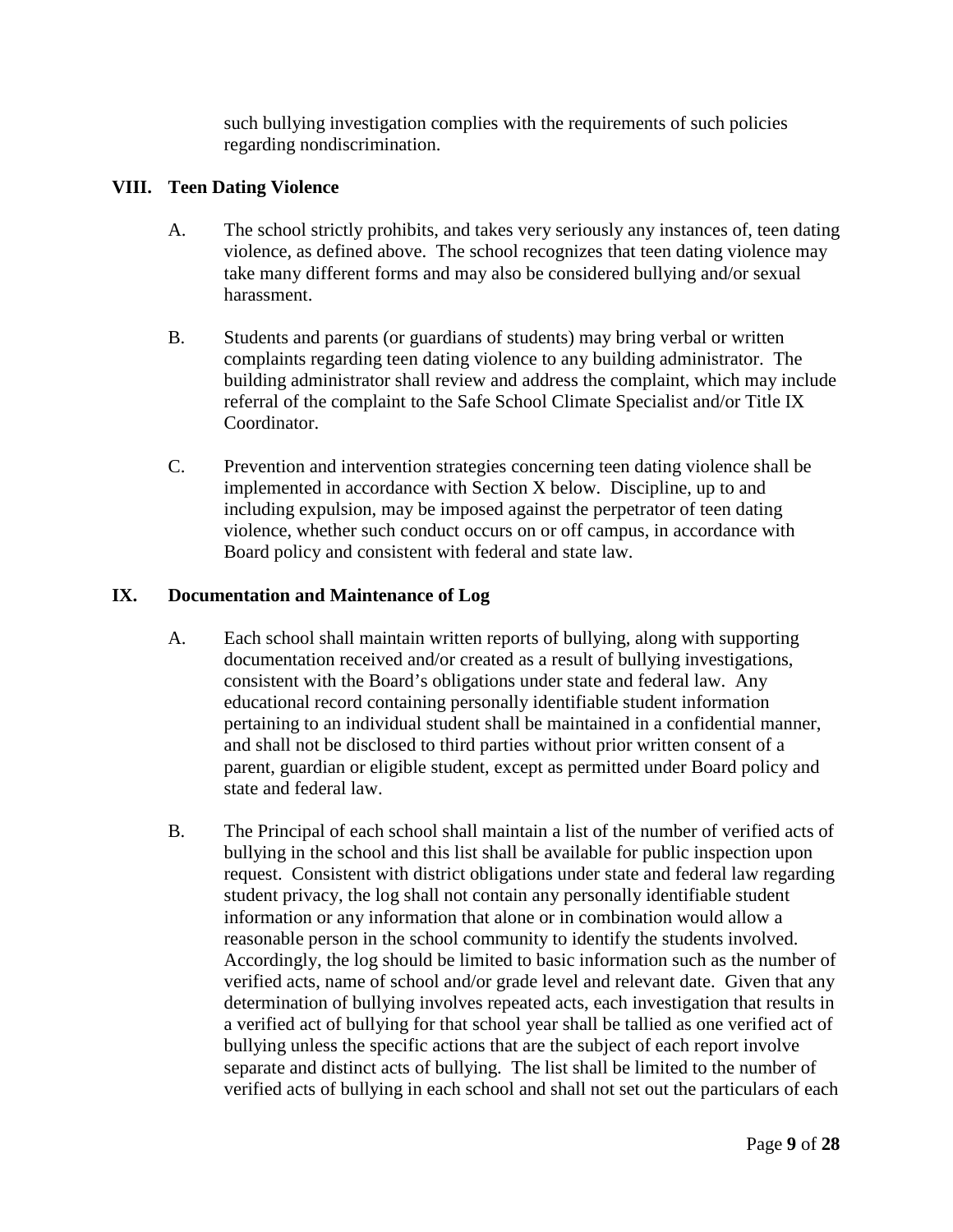verified act, including, but not limited, to any personally identifiable student information, which is confidential information by law.

C. The Principal of each school shall report the number of verified acts of bullying in the school annually to the Department of Education in such manner as prescribed by the Commissioner of Education.

# **X. Other Prevention and Intervention Strategies**

- A. Bullying behavior and teen dating violence can take many forms and can vary dramatically in the nature of the offense and the impact the behavior may have on the victim and other students. Accordingly, there is no one prescribed response to verified acts of bullying or to teen dating violence. While conduct that rises to the level of "bullying" or "teen dating violence," as defined above, will generally warrant traditional disciplinary action against the perpetrator of such bullying or teen dating violence, whether and to what extent to impose disciplinary action (e.g., detention, in-school suspension, suspension or expulsion) is a matter for the professional discretion of the building principal (or responsible program administrator or designee). No disciplinary action may be taken solely on the basis of an anonymous complaint of bullying. As discussed below, schools may also consider appropriate alternatives to traditional disciplinary sanctions, including age-appropriate consequences and other restorative or remedial interventions.
- B. A specific written intervention plan shall be developed to address repeated incidents of bullying against a single individual or recurrently perpetrated bullying incidents by the same individual. This plan may include safety provisions, as described above, for students against whom acts of bullying have been verified and may include other interventions such as counseling, discipline, and other appropriate remedial or restorative actions as determined by the responsible administrator.
- C. The following sets forth possible interventions, which may also be utilized to enforce the Board's prohibition against bullying and teen dating violence:
	- (1) Non-disciplinary interventions

When verified acts of bullying are identified early and/or when such verified acts of bullying do not reasonably require a disciplinary response, students may be counseled as to the definition of bullying, its prohibition, and their duty to avoid any conduct that could be considered bullying. Students may also be subject to other forms of restorative discipline or remedial actions, appropriate to the age of the students and nature of the behavior.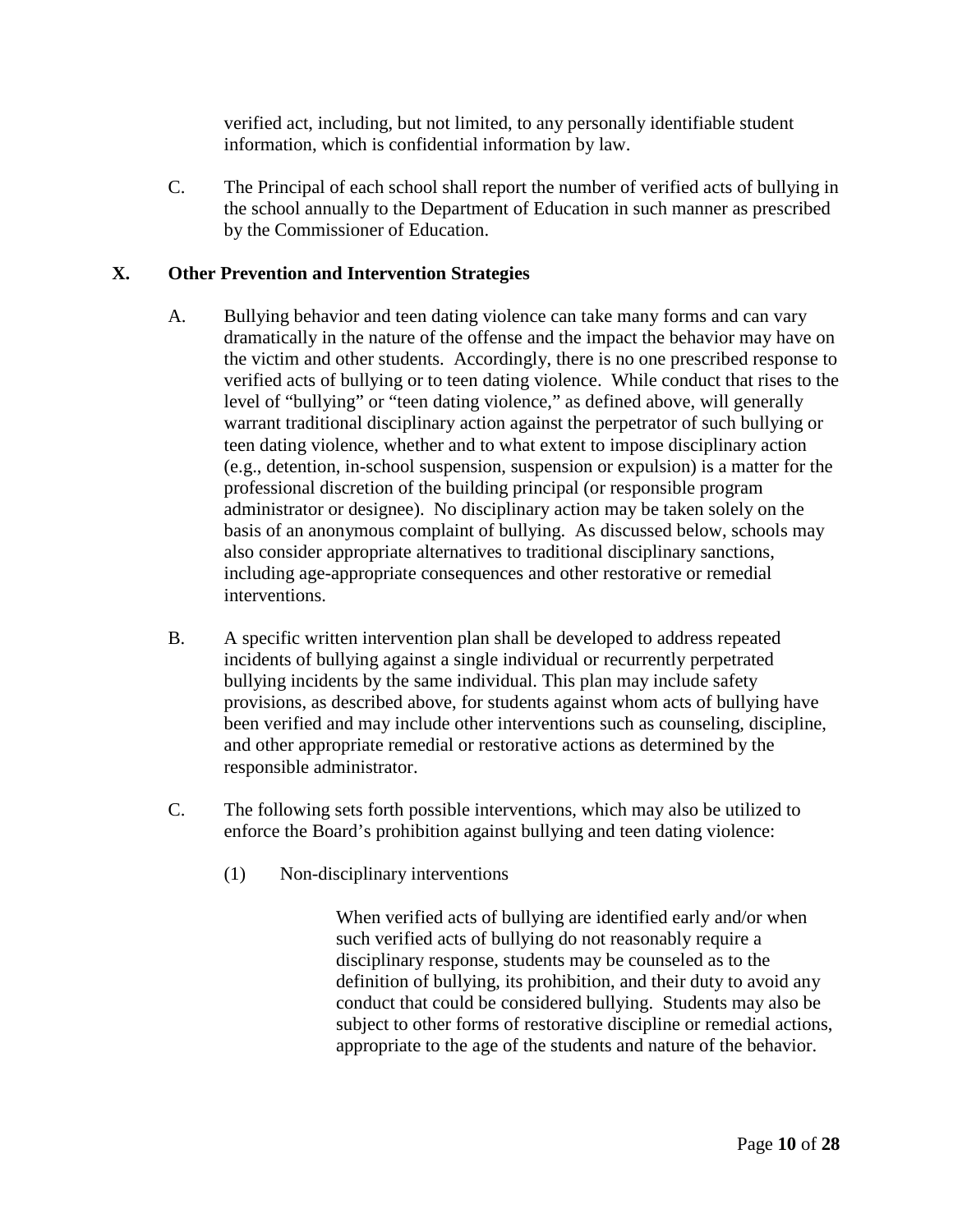If a complaint arises out of conflict between students or groups of students, peer or other forms of mediation may be considered. Special care, however, is warranted in referring such cases to peer mediation. A power imbalance may make the process intimidating for the victim and therefore inappropriate. In such cases, the victim should be given additional support. Alternatively, peer mediation may be deemed inappropriate to address the concern.

When an act or acts of teen dating violence are identified, the students involved may be counseled as to the seriousness of the conduct, the prohibition of teen dating violence, and their duty to avoid any such conduct. Students may also be subject to other forms of restorative discipline or remedial actions, appropriate to the age of the students and nature of the behavior.

#### (2) Disciplinary interventions

When acts of bullying are verified or teen dating violence occurs, and a disciplinary response is warranted, students are subject to the full range of disciplinary consequences. Anonymous complaints of bullying, however, shall not be the basis for disciplinary action.

In-school suspension and suspension may be imposed only after informing the accused perpetrator of the reasons for the proposed suspension and giving him/her an opportunity to explain the situation, in accordance with the Board's Student Discipline policy.

Expulsion may be imposed only after a hearing before the Board of Education, a committee of the Board or an impartial hearing officer designated by the Board of Education in accordance with the Board's Student Discipline policy. This consequence shall normally be reserved for serious incidents of bullying and teen dating violence, and/or when past interventions have not been successful in eliminating bullying behavior.

(3) Interventions for bullied students and victims of teen dating violence

The building principal (or other responsible program administrator) or designee shall intervene in order to address incidents of bullying or teen dating violence against a single individual. Intervention strategies for a bullied student or victim of teen dating violence may include the following:

(a) Referral to a school counselor, psychologist or other appropriate social or mental health service;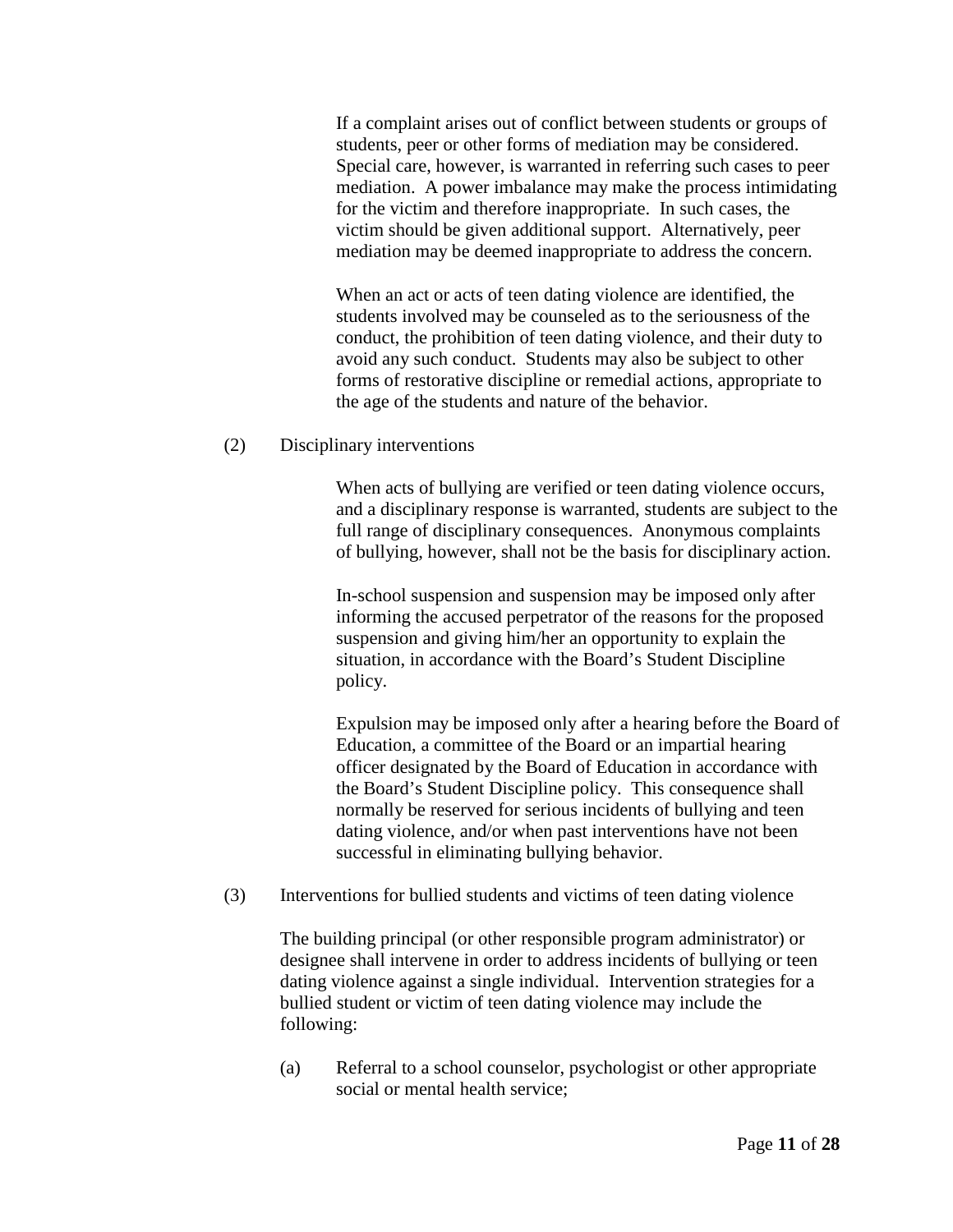- (b) Increased supervision and monitoring of student to observe and intervene in bullying situations or instances of teen dating violence;
- (c) Encouragement of student to seek help when victimized or witnessing victimization;
- (d) Peer mediation or other forms of mediation, where appropriate;
- (e) Student Safety Support plan;
- (f) Restitution and/or restorative interventions; and
- (g) Periodic follow-up by the Safe School Climate Specialist and/or Title IX Coordinator with the bullied student or victim of teen dating violence.
- (4) General prevention and intervention strategies

In addition to the prompt investigation of complaints of bullying and direct intervention when acts of bullying are verified, other district actions may ameliorate potential problems with bullying in school or at schoolsponsored activities. Additional district actions may also ameliorate potential problems with teen dating violence. While no specific action is required, and school needs for specific prevention and intervention strategies may vary from time to time, the following list of potential prevention and intervention strategies shall serve as a resource for administrators, teachers and other professional employees in each school. Such prevention and intervention strategies may include, but are not limited to:

- (a) School rules prohibiting bullying, teen dating violence, harassment and intimidation and establishing appropriate consequences for those who engage in such acts;
- (b) Adequate adult supervision of outdoor areas, hallways, the lunchroom and other specific areas where bullying or teen dating violence are likely to occur;
- (c) Inclusion of grade-appropriate bullying and teen dating violence education and prevention curricula in kindergarten through high school, which may include instruction regarding building safe and positive school communities including developing healthy relationships and preventing dating violence as deemed appropriate for older students;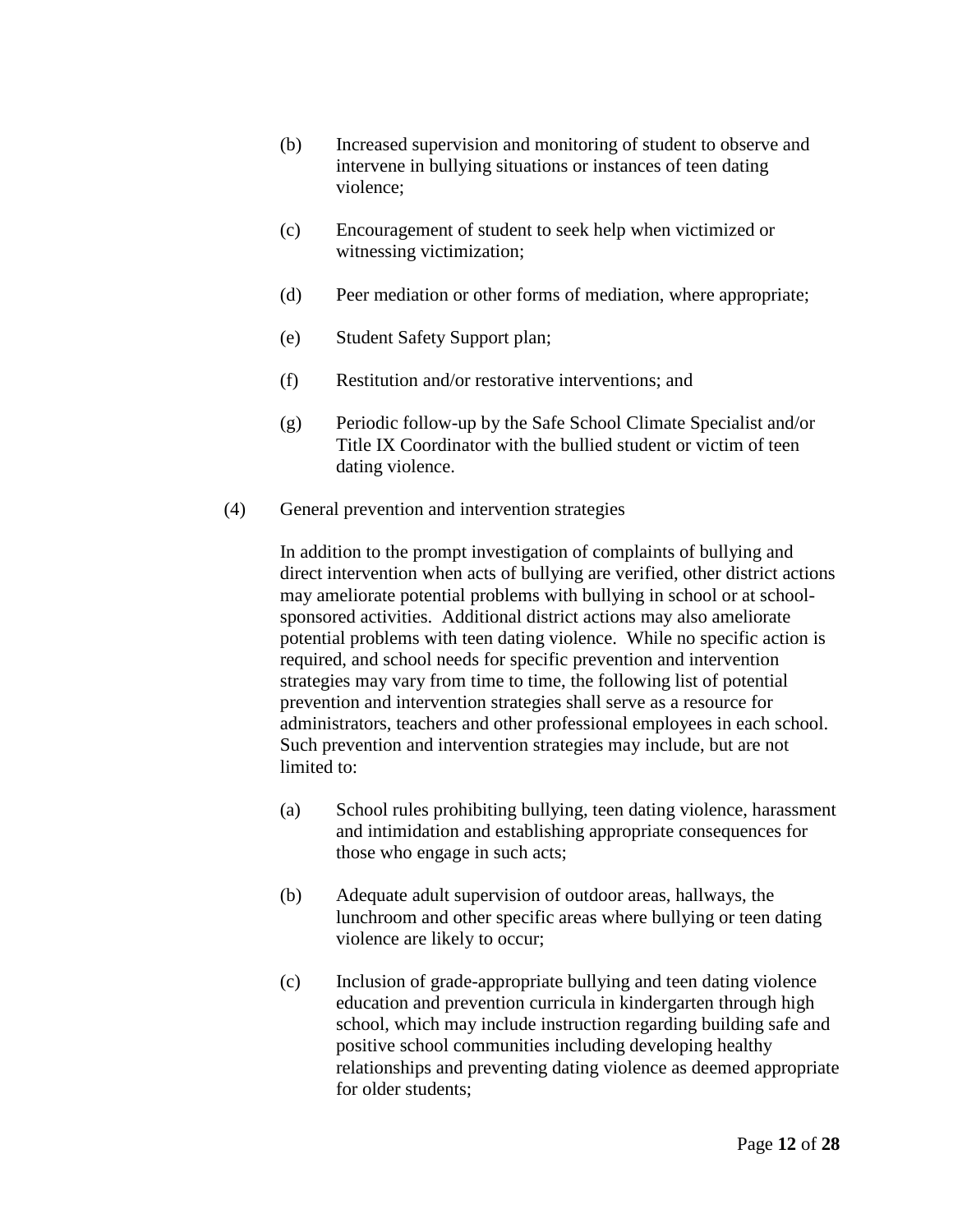- (d) Individual interventions with the perpetrator, parents and school employees, and interventions with the bullied student, parents and school employees;
- (e) School-wide training related to safe school climate, which training may include Title IX sex discrimination/sexual harassment prevention training, Section 504/ADA training, cultural diversity/multicultural education or other training in federal and state civil rights legislation or other topics relevant to safe school climate;
- (f) Student peer training, education and support;
- (g) Promotion of parent involvement in bullying prevention through individual or team participation in meetings, trainings and individual interventions;
- (h) Implementation of a positive behavioral interventions and supports process or another evidence-based model approach for a safe school climate or for the prevention of bullying and teen dating violence, including any such program identified by the Department of Education;
- (i) Respectful responses to bullying and teen dating violence concerns raised by students, parents or staff;
- (j) Planned professional development programs addressing prevention and intervention strategies, which training may include school violence prevention, conflict resolution and prevention of bullying and teen dating violence, with a focus on evidence based practices concerning same;
- (k) Use of peers to help ameliorate the plight of victims and include them in group activities;
- (l) Avoidance of sex-role stereotyping;
- (m) Continuing awareness and involvement on the part of school employees and parents with regards to prevention and intervention strategies;
- (n) Modeling by teachers of positive, respectful, and supportive behavior toward students;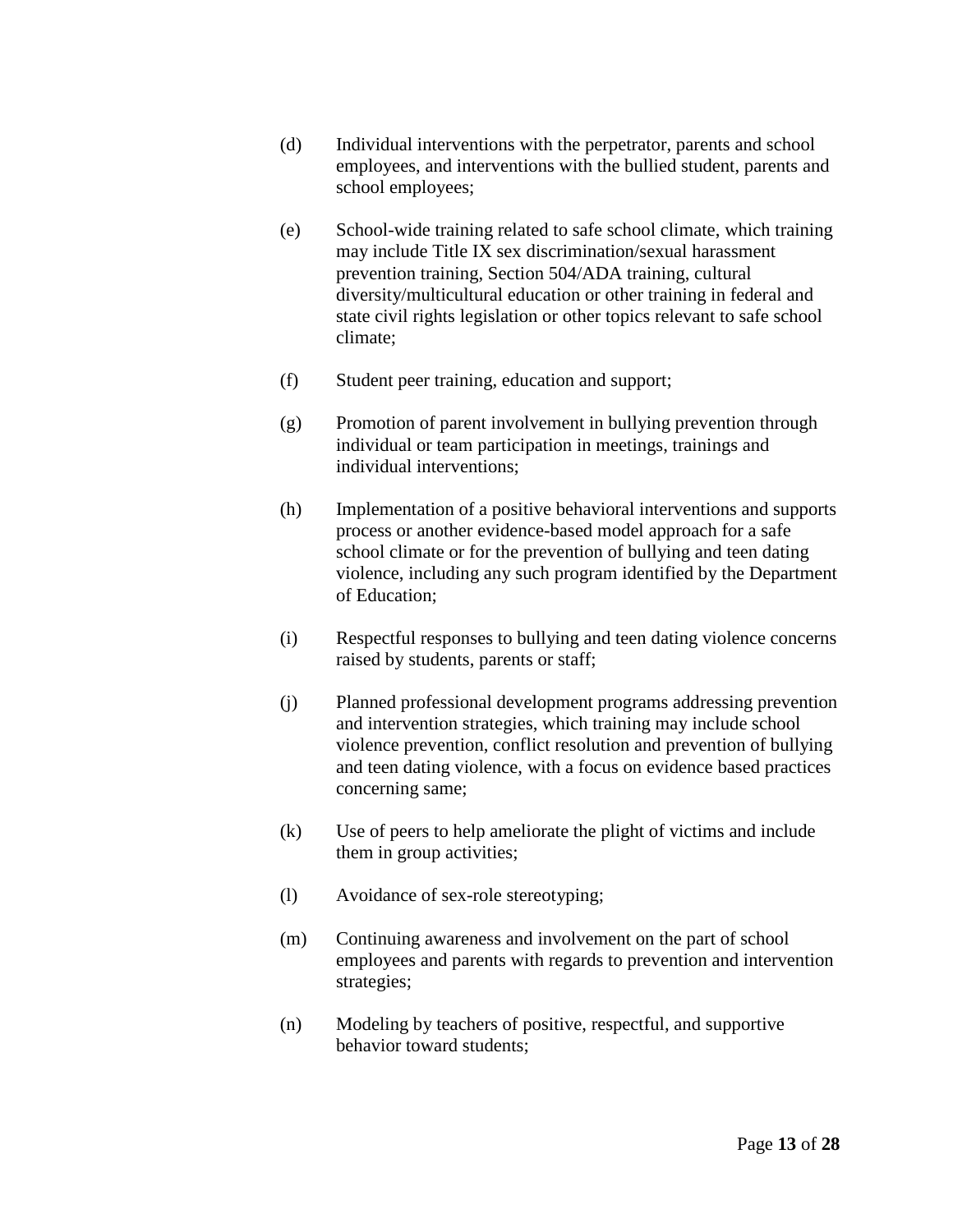- (o) Creating a school atmosphere of team spirit and collaboration that promotes appropriate social behavior by students in support of others;
- (p) Employing classroom strategies that instruct students how to work together in a collaborative and supportive atmosphere; and
- (q) Culturally competent school-based curriculum focusing on socialemotional learning, self-awareness and self-regulation.
- D. In addition to prevention and intervention strategies, administrators, teachers and other professional employees may find opportunities to educate students about bullying and help eliminate bullying behavior through class discussions, counseling, and reinforcement of socially-appropriate behavior. Administrators, teachers and other professional employees should intervene promptly whenever they observe mean-spirited student conduct, even if such conduct does not meet the formal definition of "bullying."
- E. Funding for the school-based bullying intervention and school climate improvement strategy may originate from public, private, federal or philanthropic sources.

## **XI. Improving School Climate**

**[Individual schools should use this section to outline affirmative steps to improve the quality of school climate as defined within a particular school and/or district. These strategies should align with school improvement plans and school climate assessments, and be based on current data available on the quality of school climate within the school and/or district including, but not limited to, the type, nature, frequency etc. of behavior that may constitute or lead to bullying, teen dating violence, harassment or similar behavior. This section is intended to be broader in scope and should be targeted towards fostering positive school climate rather than exclusively preventing, investigating and otherwise responding to specific incidences of bullying and teen dating violence.]**

#### **XII. Annual Notice and Training**

- A. Students, and parents or guardians of students shall be notified annually of the process by which students may make reports of bullying.
- B. The Board shall provide for the inclusion of language in student codes of conduct concerning bullying.
- C. At the beginning of each school year, each school shall provide all school employees with a written or electronic copy of the school district's safe school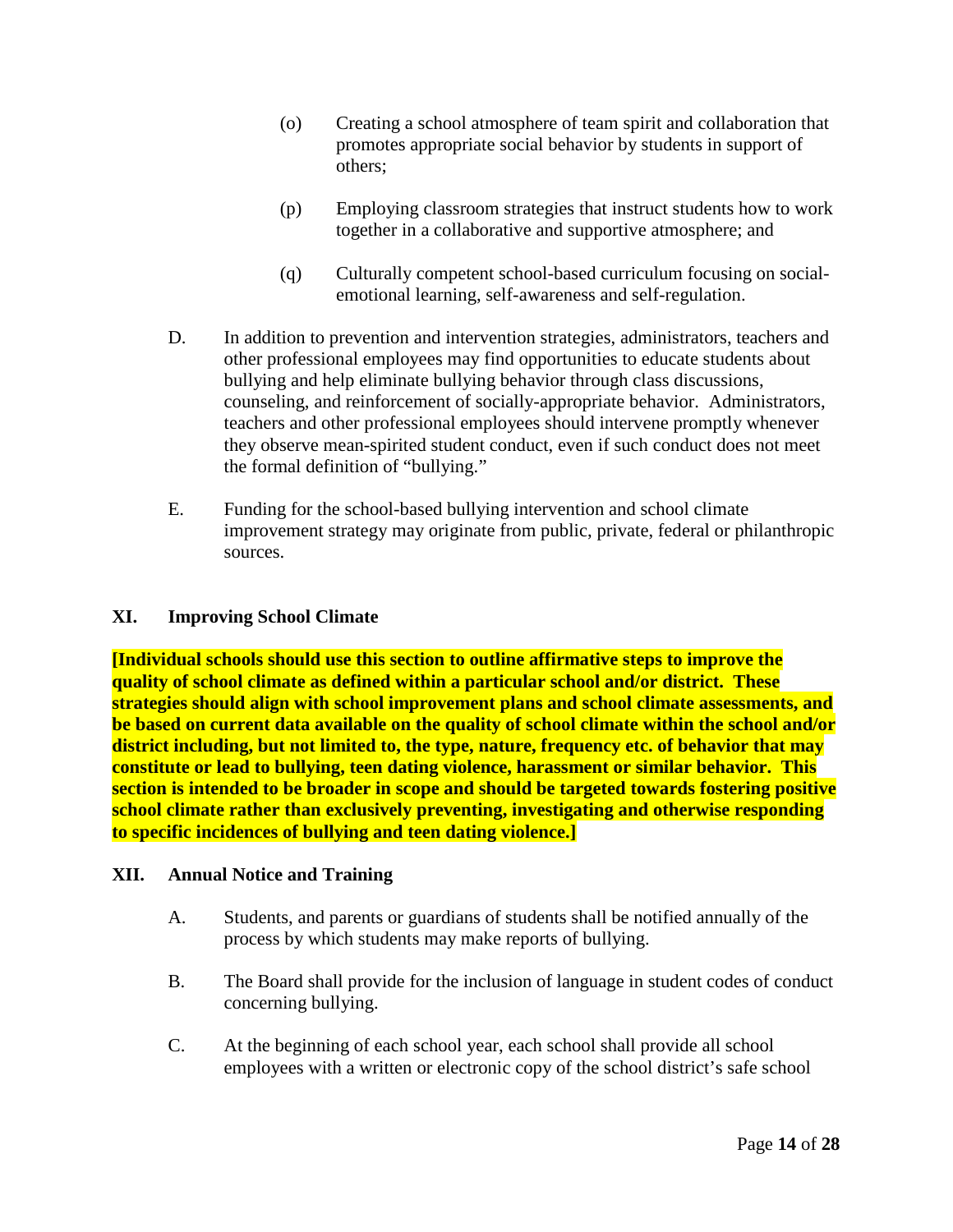climate plan and require that all school employees annually complete training on the identification, prevention and response to bullying as required by law.

- D. As required by state law, the Board, after consultation with the Department of Education and the Social and Emotional Learning and School Climate Advisory Collaborative, shall also provide on its website training materials to school administrators regarding the prevention of and intervention in discrimination against and targeted harassment of students based on such students' (1) actual or perceived differentiating characteristics, such as race, color, religion, ancestry, national origin, gender, sexual orientation, gender identity or expression, socioeconomic status, academic status, physical appearance or mental, physical, developmental or sensory disability, or (2) association with individuals or groups who have or are perceived to have one or more of such characteristics.
- E. Any person appointed by the district to serve as district safe school climate coordinator shall complete mental health and first aid training offered by the Commissioner of Mental Health and Addiction Services.

# **XIII. School Climate Assessments**

Biennially, the Board shall require each school in the district to complete an assessment using the school climate assessment instruments, including surveys, approved and disseminated by the Connecticut State Department of Education. The Board shall collect the school climate assessments for each school in the district and submit such assessments to the Connecticut State Department of Education.

Legal References:

Public Act 19-166 Public Act 21-95 Conn. Gen. Stat. § 10-222d Conn. Gen. Stat. § 10-222g Conn. Gen. Stat. § 10-222h Conn. Gen. Stat. § 10-222j Conn. Gen. Stat. § 10-222k Conn. Gen. Stat. § 10-222l Conn. Gen. Stat. § 10-222q Conn. Gen. Stat. § 10-222r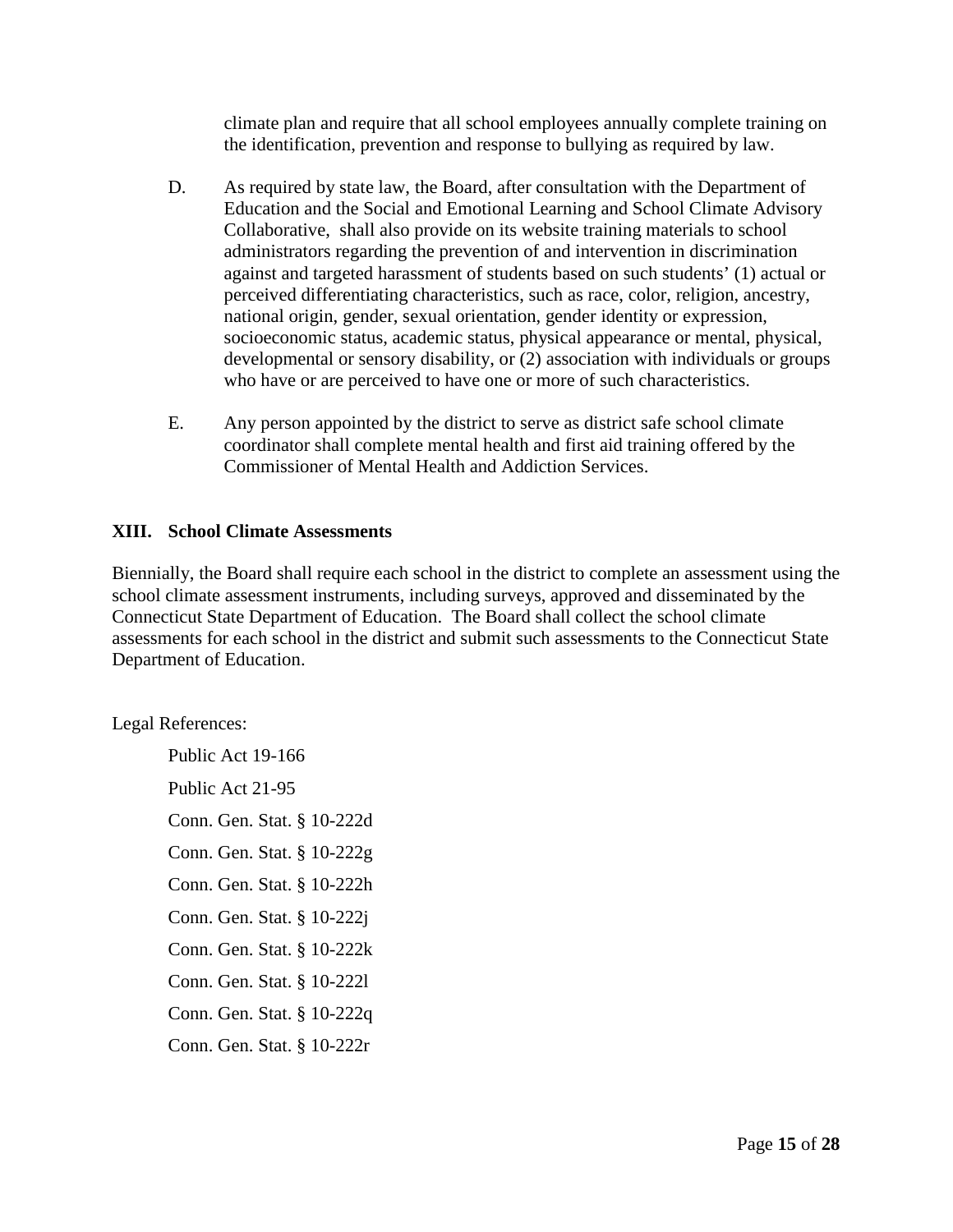Conn. Gen. Stat. §§ 10-233a through 10-233f

Connecticut State Department of Education Circular Letter C-8, Series 2008-2009 (March 16, 2009)

Connecticut State Department of Education Circular Letter C-3, Series 2011-2012 (September 12, 2011)

Connecticut State Department of Education Circular Letter C-2, Series 2014-2015 (July 14, 2014)

Connecticut State Department of Education Circular Letter C-1, Series 2018-2019 (July 12, 2018)

Connecticut State Department of Education Circular Letter C-1, Series 2019-2020 (July 16, 2019)

BOE Approved: 2.7.12 Revised: 8.20.13 Revised: 12.01.20 Revised: 9.21.21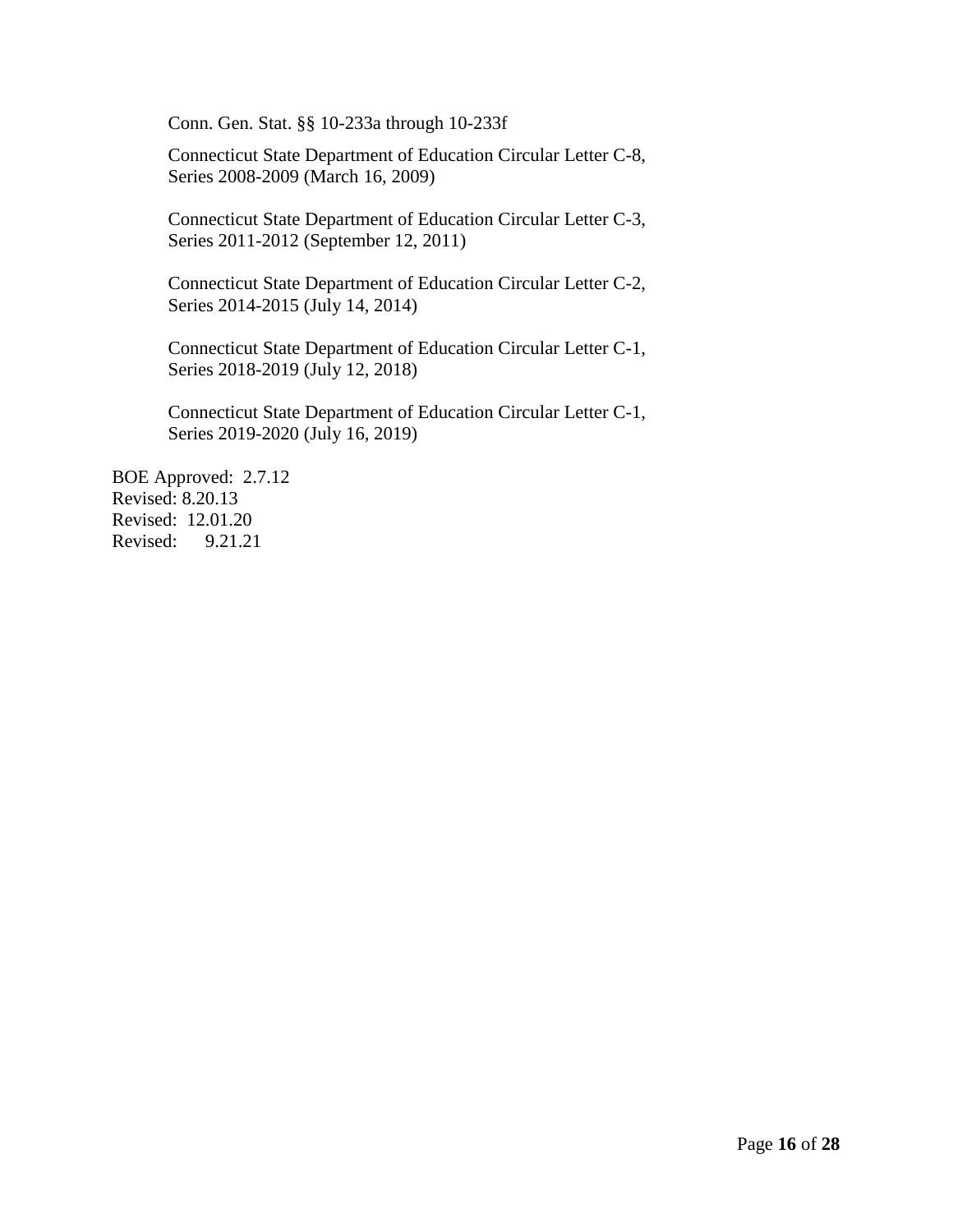## Form A

| <b>REPORT OF SUSPECTED BULLYING BEHAVIORS OR TEEN DATING VIOLENCE</b><br>(School Employees Should File with the School Principal)<br>(Parents and Students May File with the School Principal or Any Other School Employee)                                                                                                                                                                        |  |  |  |
|----------------------------------------------------------------------------------------------------------------------------------------------------------------------------------------------------------------------------------------------------------------------------------------------------------------------------------------------------------------------------------------------------|--|--|--|
|                                                                                                                                                                                                                                                                                                                                                                                                    |  |  |  |
| Date: $\frac{1}{\sqrt{1-\frac{1}{2}} \cdot \frac{1}{2}}$                                                                                                                                                                                                                                                                                                                                           |  |  |  |
| Target(s) of Behaviors/Violence:                                                                                                                                                                                                                                                                                                                                                                   |  |  |  |
| Relationship of Reporter to Target (self, parent, teacher, peer, etc.):                                                                                                                                                                                                                                                                                                                            |  |  |  |
| <b>Report Filed</b>                                                                                                                                                                                                                                                                                                                                                                                |  |  |  |
| Date of Incident(s): $\frac{1}{\sqrt{1-\frac{1}{2}}\sqrt{1-\frac{1}{2}}\sqrt{1-\frac{1}{2}}\sqrt{1-\frac{1}{2}}\sqrt{1-\frac{1}{2}}\sqrt{1-\frac{1}{2}}\sqrt{1-\frac{1}{2}}\sqrt{1-\frac{1}{2}}\sqrt{1-\frac{1}{2}}\sqrt{1-\frac{1}{2}}\sqrt{1-\frac{1}{2}}\sqrt{1-\frac{1}{2}}\sqrt{1-\frac{1}{2}}\sqrt{1-\frac{1}{2}}\sqrt{1-\frac{1}{2}}\sqrt{1-\frac{1}{2}}\sqrt{1-\frac{1}{2}}\sqrt{1-\frac{$ |  |  |  |
| Location(s):                                                                                                                                                                                                                                                                                                                                                                                       |  |  |  |
| Describe the basis for your report. Include information about the incident, participants,<br>background to the incident, and any attempts you have made to resolve the problem. Please note<br>relevant dates, times and places.                                                                                                                                                                   |  |  |  |
|                                                                                                                                                                                                                                                                                                                                                                                                    |  |  |  |
|                                                                                                                                                                                                                                                                                                                                                                                                    |  |  |  |
|                                                                                                                                                                                                                                                                                                                                                                                                    |  |  |  |
|                                                                                                                                                                                                                                                                                                                                                                                                    |  |  |  |
|                                                                                                                                                                                                                                                                                                                                                                                                    |  |  |  |
|                                                                                                                                                                                                                                                                                                                                                                                                    |  |  |  |
|                                                                                                                                                                                                                                                                                                                                                                                                    |  |  |  |
|                                                                                                                                                                                                                                                                                                                                                                                                    |  |  |  |
|                                                                                                                                                                                                                                                                                                                                                                                                    |  |  |  |
|                                                                                                                                                                                                                                                                                                                                                                                                    |  |  |  |

Indicate if there are witnesses who can provide more information regarding your report. If the witnesses are not school district staff or students, please provide contact information.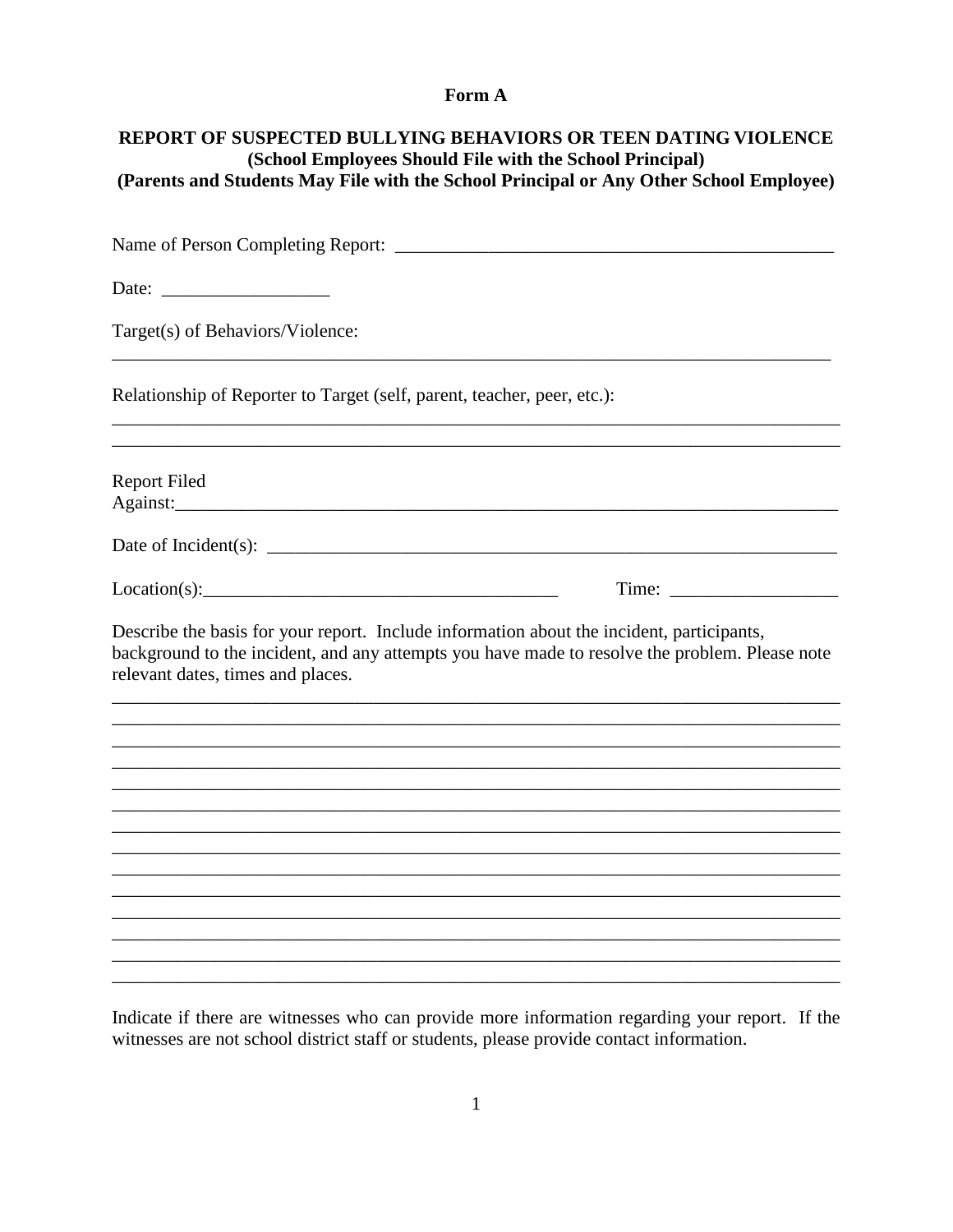| Name                                        | Address                                                                                              |                       | <b>Telephone Number</b> |  |
|---------------------------------------------|------------------------------------------------------------------------------------------------------|-----------------------|-------------------------|--|
|                                             |                                                                                                      |                       |                         |  |
|                                             | Have there been previous incidents? (circle one)                                                     | N <sub>o</sub><br>Yes |                         |  |
| approximate date(s) and the location(s):    | If "yes", please describe the behavior of concern, or the violence that occurred; include the        |                       |                         |  |
|                                             |                                                                                                      |                       |                         |  |
|                                             | Were these incidents reported to school employees? (circle one)                                      | N <sub>o</sub><br>Yes |                         |  |
| If "Yes", to whom was it reported and when? |                                                                                                      |                       |                         |  |
| Was the report verbal or written?           |                                                                                                      |                       |                         |  |
| Proposed Solution:                          |                                                                                                      |                       |                         |  |
| as possible.                                | Indicate your opinion on how this problem might be resolved in the school setting. Be as specific    |                       |                         |  |
|                                             |                                                                                                      |                       |                         |  |
|                                             | I certify that the above information and events are accurately depicted to the best of my knowledge. |                       |                         |  |
| <b>Signature of Reporter</b>                | Date Submitted                                                                                       | Received By           | Date Received           |  |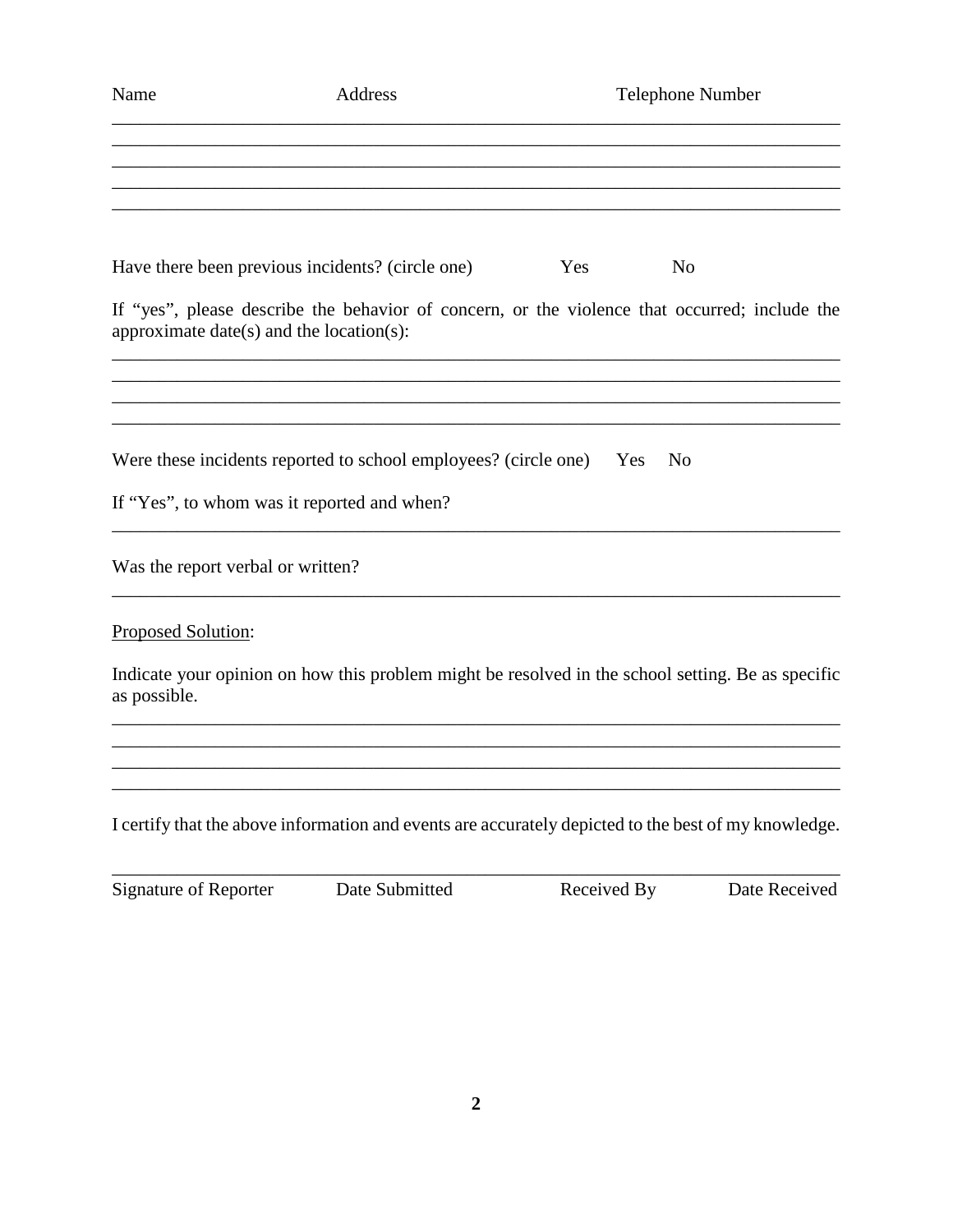## Form B

## **INTERNAL INVESTIGATION NOTES FOR REPORTS OF BULLYING BEHAVIORS**

## For Staff Use Only:

Has student reporter requested anonymity? Y  $\mathbf N$ 

Does the school have parent/guardian consent to disclose that a complaint as to this student has been filed in connection with the investigation? Y  ${\bf N}$ 

Administrative Investigation Notes (use separate sheet if necessary):

| Bullying Verified? Yes ____ | $No$ <sub>____</sub> |  |  |
|-----------------------------|----------------------|--|--|
| Remedial Action(s)          |                      |  |  |
| Taken:                      |                      |  |  |
|                             |                      |  |  |
|                             |                      |  |  |
|                             |                      |  |  |
|                             |                      |  |  |
|                             |                      |  |  |
|                             |                      |  |  |

(Attach bullying complaint and witness statements. If bullying is verified, attach notification to parents of students involved, invitation to parent meetings, and records of parent meetings).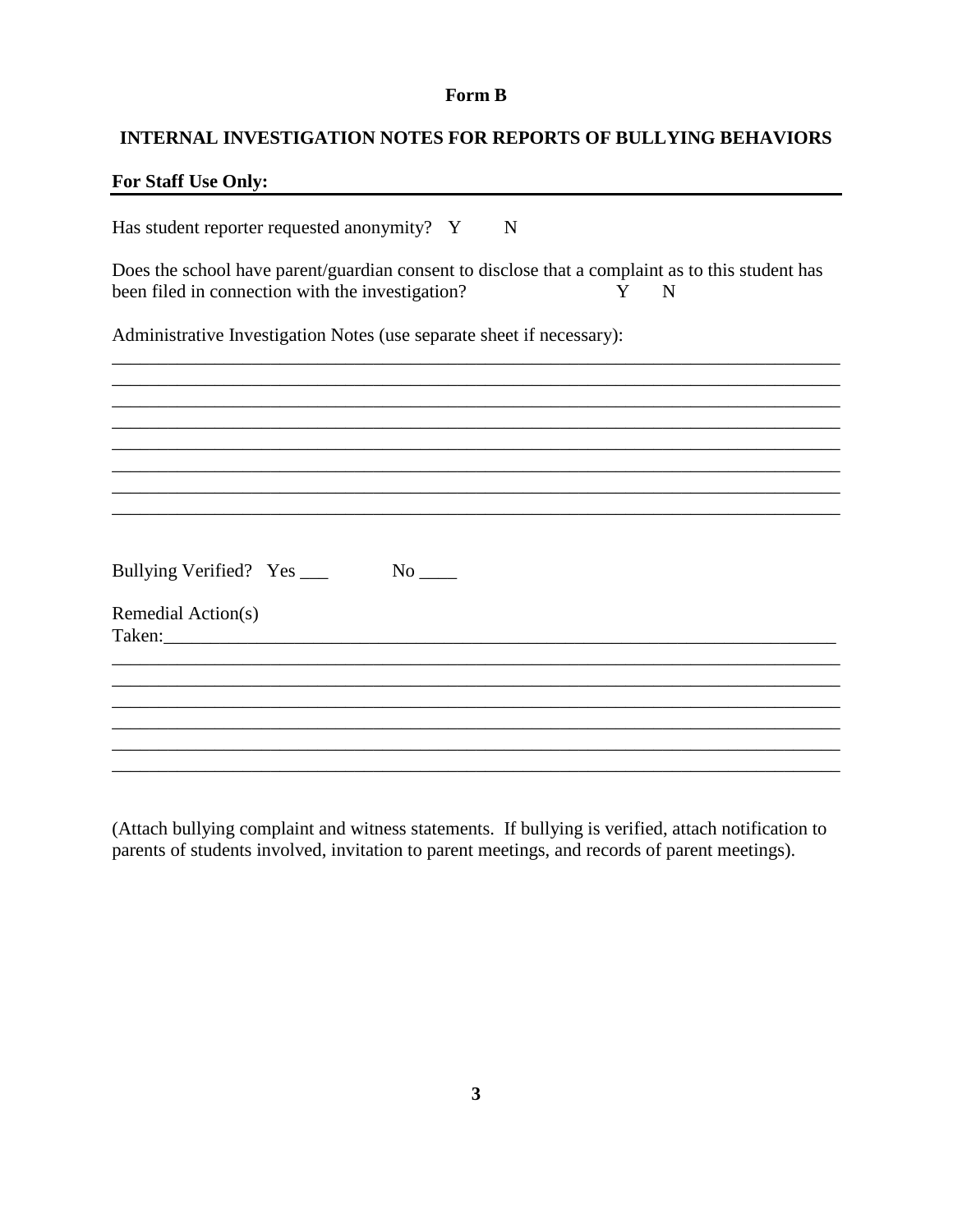# Form C

# REGIONAL SCHOOL DISTRICT 17 PUBLIC SCHOOLS REPORT OF BULLYING FORM/INVESTIGATION SUMMARY

| Reporter Information:                                                 |                             |
|-----------------------------------------------------------------------|-----------------------------|
| Anonymous student report                                              |                             |
| Staff Member report                                                   |                             |
| Parent/Guardian report_____                                           |                             |
| Student report<br><u> 1989 - Jan Jawa</u>                             |                             |
|                                                                       |                             |
|                                                                       |                             |
|                                                                       |                             |
|                                                                       |                             |
|                                                                       | Time and Place:<br><u> </u> |
|                                                                       |                             |
|                                                                       |                             |
|                                                                       |                             |
| Administrative Investigation Notes (use separate sheet if necessary): |                             |
|                                                                       |                             |
|                                                                       |                             |
|                                                                       |                             |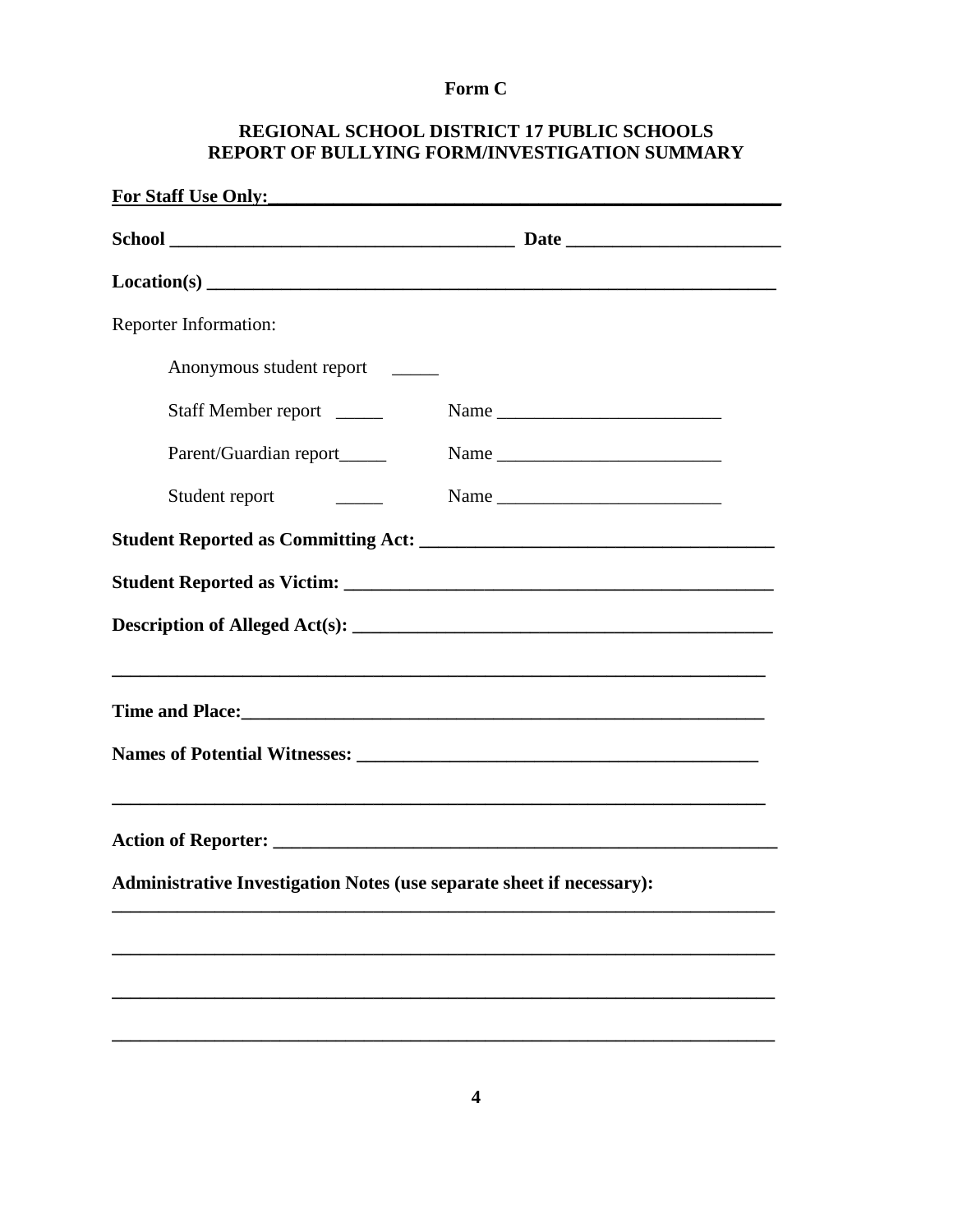| <b>Bullying Verified?</b> Yes ___                                                 | $No$ <sub>____</sub> |  |  |  |
|-----------------------------------------------------------------------------------|----------------------|--|--|--|
|                                                                                   |                      |  |  |  |
|                                                                                   |                      |  |  |  |
| If Bullying Verified, Has Notification Been Made to Parents of Students Involved? |                      |  |  |  |
|                                                                                   | Date Sent:           |  |  |  |
|                                                                                   | Date Sent:           |  |  |  |
|                                                                                   |                      |  |  |  |
|                                                                                   | Date Sent:           |  |  |  |

## **If Bullying Verified, Have Invitations to Meetings Been Sent to Parents of Students Involved?**

| Parents' Names: | Date Sent:                                                                                                                          |
|-----------------|-------------------------------------------------------------------------------------------------------------------------------------|
| Parents' Names: | Date Sent:                                                                                                                          |
| Parents' Names: | Date Sent:                                                                                                                          |
| Parents' Names: | Date Sent:<br><u> 1989 - Jan Sterling von Berling von Berling von Berling von Berling von Berling von Berling von Berling von B</u> |
|                 |                                                                                                                                     |

**Date of Meetings**:

\_\_\_\_\_\_\_\_\_\_\_\_\_\_\_\_\_\_\_\_\_\_\_\_\_\_\_\_\_\_\_ \_\_\_\_\_\_\_\_\_\_\_\_\_\_\_\_\_\_\_\_\_\_\_\_\_\_\_\_\_\_\_

**If Bullying Verified, Has School Developed Student Safety Support/Intervention Plan?**

Y N

**(Attach bullying complaint and witness statements. If bullying is verified, attach: 1) notification to parents of students involved that includes a description of the school's response to the acts of bullying, the results of the investigation, and via e-mail if e-mail addresses are known, a statement that the parents may refer to the plain language explanation of rights and remedies available under Conn. Gen. Stat. §§ 10-4a and 10-4b once such explanation has been provided to the Board by the Connecticut Social and Emotional Learning and School Climate Advisory Collaborative and published on the**  District's website; 2) invitations to parent meetings; and 3) and records of parent **meetings).**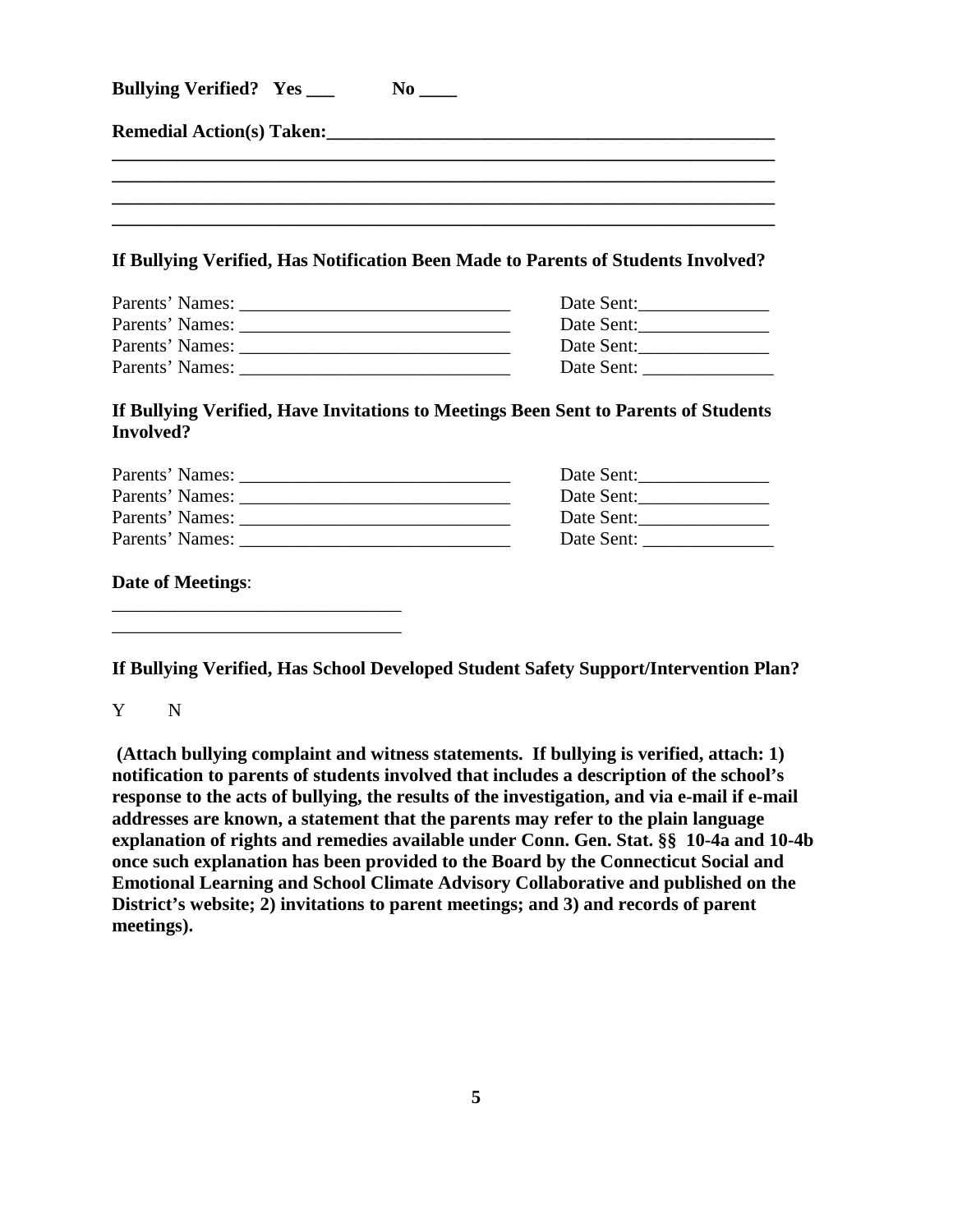## **Form D Regional School District 17 Public Schools Report of Bullying/Consent to Release Student Information**

| Date:                   |                                                        |  |
|-------------------------|--------------------------------------------------------|--|
| <b>Name of Student:</b> | <u> 1980 - Jan Barat, margaret al II-lea (b. 1980)</u> |  |
| <b>School:</b>          |                                                        |  |
| To Parent/Guardian:     |                                                        |  |

A report of bullying has been made on behalf of your child alleging that he/she has been the victim of bullying. In order to facilitate a prompt and thorough investigation of the report, the Regional School District 17 Public Schools may wish to disclose the fact that this complaint has been filed in connection with the investigation.

## *(Please check one):*

\_\_\_\_\_\_\_ I hereby give permission for the [\_\_\_\_\_\_\_\_\_\_\_\_\_\_\_\_\_\_\_\_\_\_\_\_] Public Schools to disclose the fact that a complaint concerning my child has been filed as part of its investigation of that complaint.

\_\_\_\_\_\_ I do **NOT** give permission for the [\_\_\_\_\_\_\_\_\_\_\_\_\_\_\_\_\_\_\_\_\_\_\_\_] Public Schools to disclose the fact that a complaint concerning my child has been filed as part of its investigation of that complaint.

Signature of Parent/Guardian Date

\_\_\_\_\_\_\_\_\_\_\_\_\_\_\_\_\_\_\_\_\_\_\_\_\_\_\_\_\_\_\_\_\_\_\_\_\_\_\_\_\_

\_\_\_\_\_\_\_\_\_\_\_\_\_\_\_\_\_\_\_\_\_\_\_\_\_\_\_\_\_\_\_\_\_\_\_\_\_\_\_\_\_

Name (Please print)